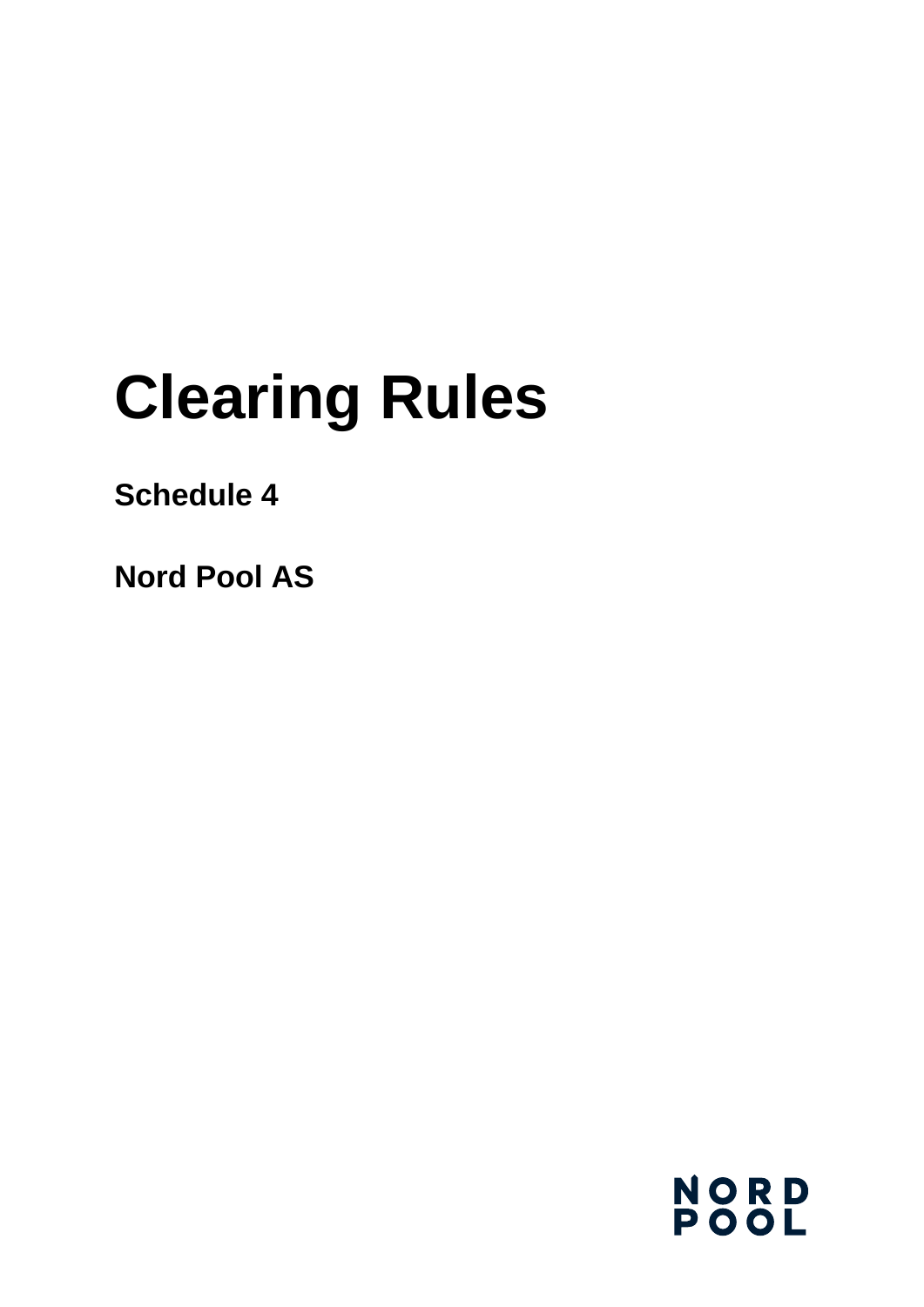## **TABLE OF CONTENTS**

### **Table of Contents**

| 1            | <b>CLEARING OF PHYSICAL MARKETS BY NORD POOL</b>              | 3              |
|--------------|---------------------------------------------------------------|----------------|
| $\mathbf{2}$ | <b>CLEARING MEMBERS</b>                                       | 3              |
| 3            | <b>CONDITIONS OF ELIGIBILITY</b>                              | 3              |
| 4            | <b>CONTINUING INFORMATION OBLIGATIONS ON CLEARING MEMBERS</b> | 4              |
|              | 5 TERMINATION AND SUSPENSION OF CLEARING ACCESS               | 5              |
|              | <b>6 CLEARING ACCOUNTS</b>                                    | 6              |
|              | 7 ENERGY ACCOUNTS (GB MARKET ONLY)                            | 6              |
| 8            | <b>CASH SETTLEMENT ACCOUNTS</b>                               | $\overline{7}$ |
|              | 9 CASH COLLATERAL ACCOUNTS                                    | $\overline{7}$ |
|              | <b>10 CLEARING PROCEDURES</b>                                 | 8              |
|              | <b>11 HANDLING OF TRADING ERRORS</b>                          | 9              |
|              | <b>12 INFORMATION SERVICES AND REPORTS</b>                    | 9              |
|              | <b>13 CLIENT TRANSACTIONS</b>                                 | 10             |
|              | <b>14 COLLATERAL CALLS: GENERAL</b>                           | 10             |
|              | <b>15 INITIAL AND DAILY COLLATERAL CALLS</b>                  | 11             |
|              | <b>16 EXTRAORDINARY COLLATERAL CALLS</b>                      | 13             |
|              | <b>17 INTRA-DAY ONLY COLLATERAL REQUIREMENTS</b>              | 14             |
|              | <b>18 TRADE RESTRICTIONS</b>                                  | 14             |
|              | <b>19 CASH SETTLEMENT</b>                                     | 14             |
|              | <b>20 CASH SETTLEMENT ERRORS</b>                              | 15             |
|              | <b>21 NOTIFICATION PROCEDURES</b>                             | 16             |
|              | 22 ECV TRANSFERS (GB MARKET ONLY)                             | 17             |
|              | 23 CLAIMS WITH RESPECT TO NOTIFICATION FAILURE                | 18             |
|              | <b>24 MATERIAL EVENTS OF DEFAULT</b>                          | 18             |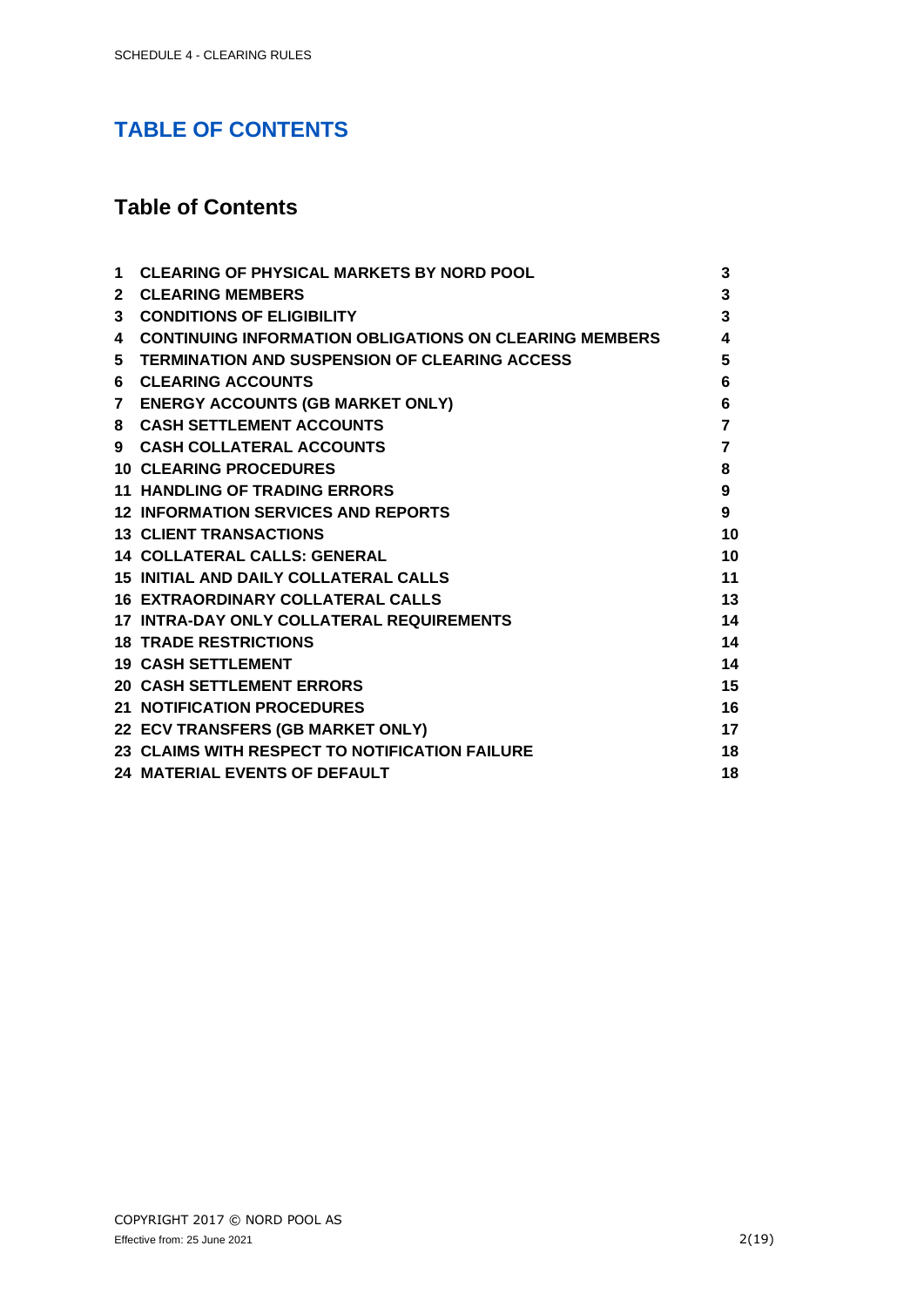#### <span id="page-2-0"></span>**1 CLEARING OF PHYSICAL MARKETS BY NORD POOL**

- 1.1 Nord Pool operates the Physical Markets in accordance with the Rulebook and is responsible for the Clearing of all Transactions in accordance with these Clearing Rules.
- 1.2 Transactions concluded on a Trading System are automatically and mandatorily subject to Clearing in accordance with these Clearing Rules.
- 1.3 Clearing is effected by Nord Pool whereby, through an automatic process of novation, it becomes the central counterparty to the matched buyer and seller on each side of every Transaction.
- 1.4 Upon the conclusion of a Transaction on a Trading System and allocation of the Transaction to a Trading Portfolio, the Transaction will be immediately replicated (mirrored) to the Clearing Portfolio associated with the applicable Trading Portfolio, and Clearing Transactions are created and allocated to the applicable Clearing Accounts in accordance with Section 11.
- 1.5 Every Clearing Transaction will be allocated by Nord Pool to the appropriate Clearing Portfolio of the Clearing Account of the relevant Clearing Member, as further described in these Clearing Rules.
- 1.6 The Transaction Confirmation also serves as Clearing Confirmation from Nord Pool with respect to the corresponding pair of Clearing Transactions.
- 1.7 Clearing by Nord Pool is subject to the fees set out in the relevant Fee Schedule.

#### <span id="page-2-1"></span>**2 CLEARING MEMBERS**

- 2.1 Nord Pool recognises the following categories of persons for Clearing purposes:
	- (a) Participants, who may have Clearing Transactions allocated to them in their own name and account; and
	- (b) Clients, who may have Clearing Transactions allocated to them in their own name and account, but only pursuant to Orders submitted by a Client Representative.
- 2.2 Nord Pool will only admit a person as a Clearing Member if it considers, in its absolute discretion, that such person is a fit and proper person for Clearing.

#### <span id="page-2-2"></span>**3 CONDITIONS OF ELIGIBILITY**

- 3.1 Only Clearing Members are eligible to become a counterparty to Nord Pool in Clearing Transactions.
- 3.2 Each Clearing Member must (either directly or via an appropriate nominee) enter into and maintain a BRPA with a relevant Transmission System Operator (or its agent). If such agreement is terminated or suspended for any reason with respect to any Clearing Member, the Clearing Member in question must inform Nord Pool immediately. Nord Pool may in such case suspend the Clearing Member from Clearing and/or terminate such Clearing Member's Participant Agreement or Client Agreement (as appropriate).
- 3.3 A Clearing Member may conclude its BRPA through an appropriately qualified third party, in which case Nord Pool may require that such Clearing Member provides reasonable evidence of an agreement to this effect with such third party.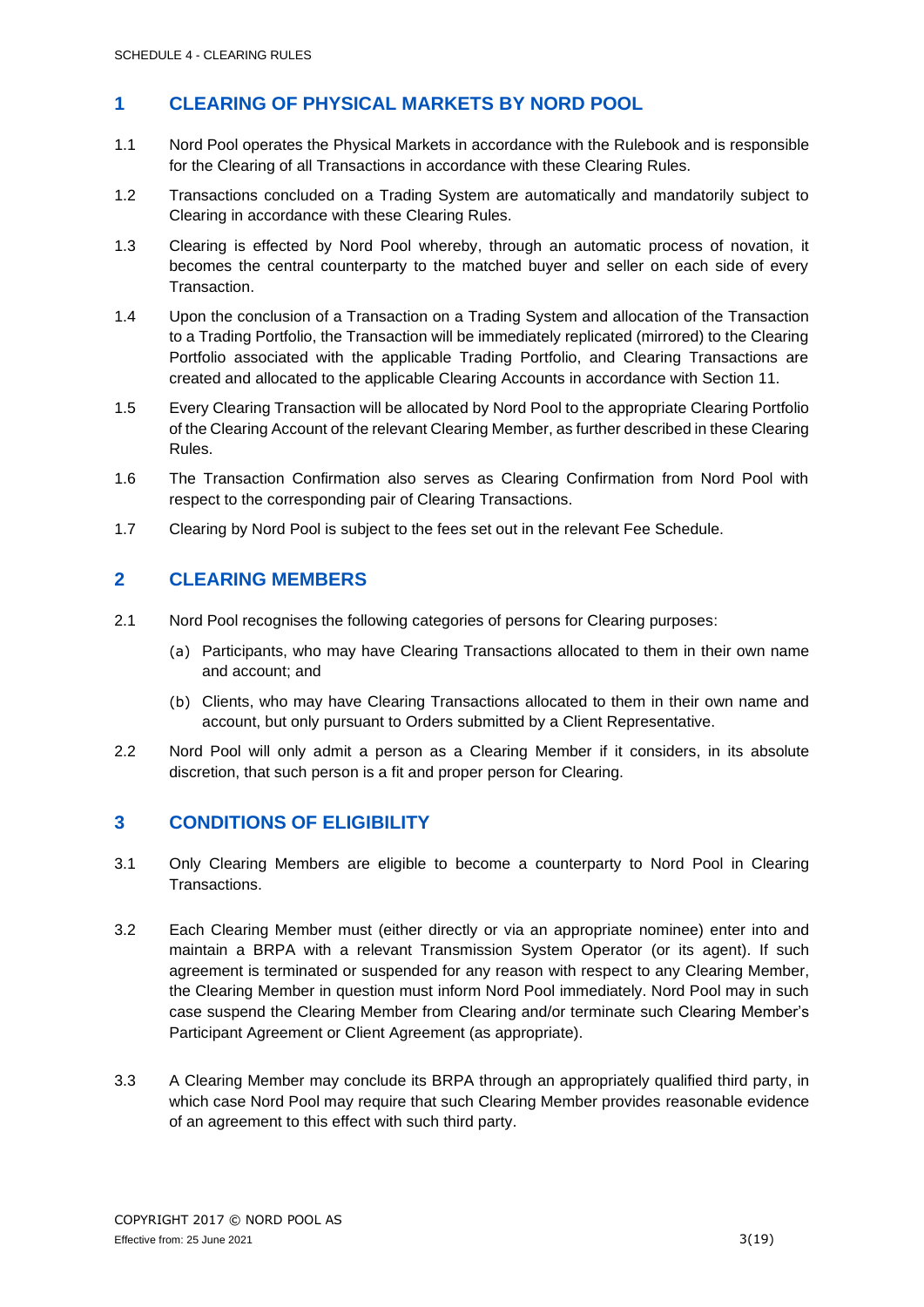- 3.4 Each Clearing Member shall, in respect of each Clearing Transaction registered with Nord Pool for Clearing, and until all deliveries under that Clearing Transaction have been successfully completed:
	- (a) appoint a Contact Person for Clearing in accordance with Section 3.3.1 of the General Terms;
	- (b) establish one or more Clearing Accounts with Nord Pool in accordance with Section 6;
	- (c) establish and nominate one or more Cash Settlement Accounts in accordance with Section 8;
	- (d) provide initial Collateral and have met its Collateral Calls in accordance with Section 16;
	- (e) not be in breach of any Trade Restriction applicable to it as set out in Section 18;
	- (f) not have had its access to Clearing or the Clearing Platform suspended or terminated in accordance with these Clearing Rules;
	- (g) in respect of the GB Market only:
		- (i) have established access to one or more Energy Account(s) and must ensure that Nord Pool is nominated as ECV Notification Agent in respect of the same in accordance with Section 22;
		- (ii) ensure that it or its nominated ECV Transferee (if applicable) is a party to and in compliance with the BSC in relation to each applicable Clearing Transaction; and
		- (iii) have conducted its affairs (and, if applicable, procure that its ECV Transferee has conducted its affairs) so as to not give any cause for any ECV Notification made on its or its ECV Transferee's behalf by Nord Pool to be refused, rejected, cancelled, disapplied or nullified (whether in whole or in part) on the grounds that it or its ECV Transferee is in Credit Default (as defined under the BSC) or any other default under the BSC or is not in compliance with any applicable credit cover requirements under the BSC.
- 3.5 Each Clearing Member must at all times, and immediately upon request from Nord Pool, be able to provide reasonably documentary evidence that it (or, where applicable, its ECV Transferee) fulfils the criteria of Section 3.4.

#### <span id="page-3-0"></span>**4 CONTINUING INFORMATION OBLIGATIONS ON CLEARING MEMBERS**

- 4.1 Nord Pool may at any time and from time to time investigate and or monitor a Clearing Member's financial standing and soundness, level of competence and other matters relevant (in the opinion of Nord Pool) to the financial and legal status of the Clearing Member.
- 4.2 Each Clearing Member shall ensure that Nord Pool promptly upon request receives such financial and other information as Nord Pool in its reasonable discretion may request in order for Nord Pool to assess the eligibility and financial status of the Clearing Member at all times, even where such information is held by third parties. All such information shall be provided free of charge to Nord Pool.
- 4.3 Each Clearing Member shall immediately notify Nord Pool in writing as soon as the Clearing Member becomes aware that, or finds it likely that, any of the following events has occurred or will occur in relation to it:
	- (a) any Default Event or Insolvency Event under the Rulebook;
	- (b) any breach of any representation and warranty given or made under the Rulebook;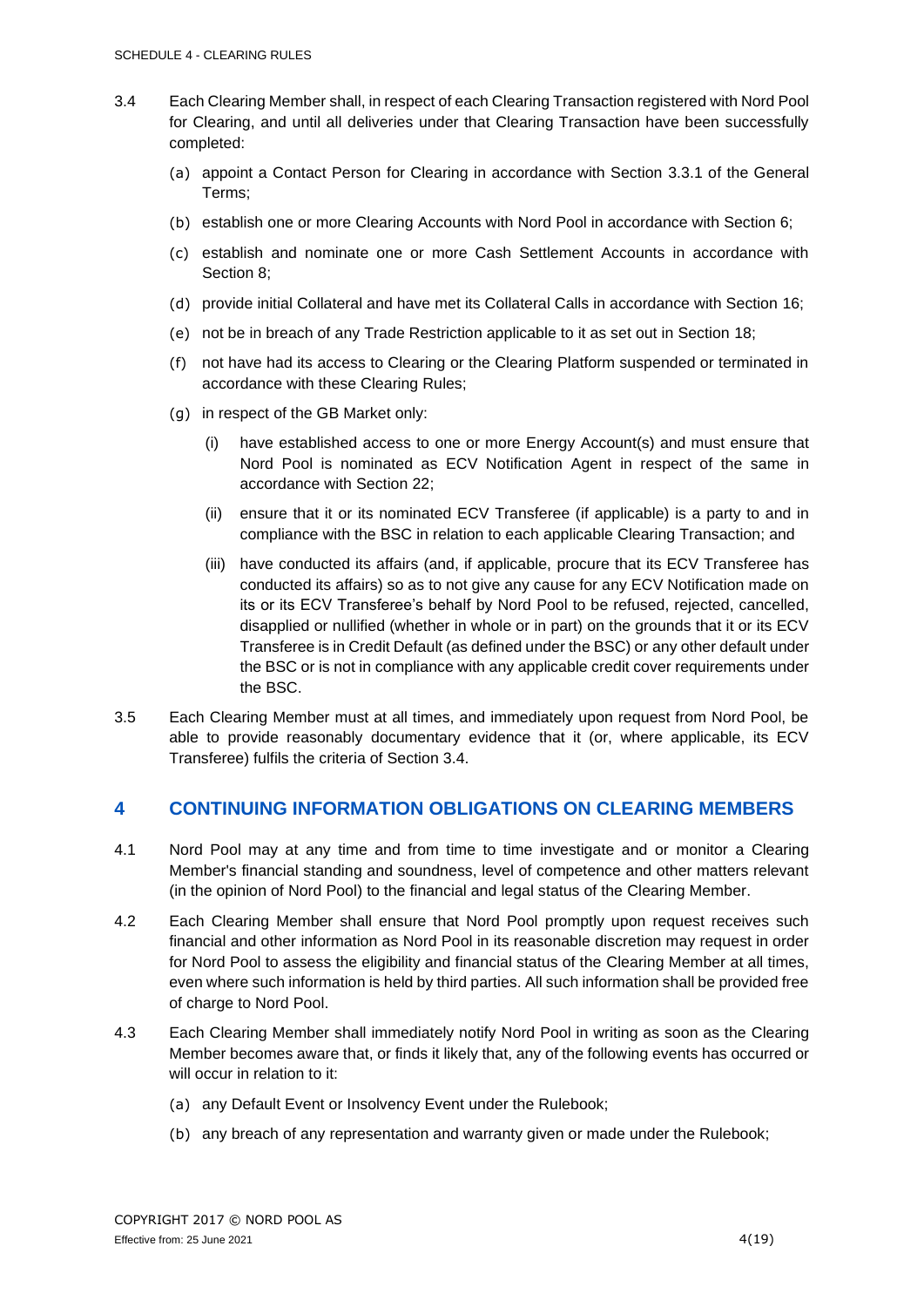- (c) any disciplinary, criminal, or regulatory proceedings related to its Trading or Clearing involving the Clearing Member (or any one or more of its officers, employees, agents or professional advisers);
- (d) any merger, de-merger, or other business re-organisation of the Clearing Member affecting one-third or more of the Clearing Member's net capital value (as assessed by reference to the latest annual or interim accounts of the Clearing Member);
- (e) any material change to its business;
- (f) in the case of an undertaking with share capital, any reduction in its nominal share capital;
- (g) any other matter relating to it which the Clearing Member acting in good faith would reasonably expect to be of interest to Nord Pool in relation to Clearing and its status as a Clearing Member; or
- (h) In respect of GB Market only, any non-compliance or breach of it or its ECV Transferee of any requirement applicable under the BSC, including any non-compliance by it or its ECV Transferee with Sections 3.4(g)(ii) or (iii).
- 4.4 In respect of the GB Market only, a Clearing Member that has appointed an ECV Transferee shall upon request deliver such similar information as required pursuant to the terms of Section 4.2 as Nord Pool may require in relation to the ECV Transferee and its status as ECV Transferee, and shall procure that its ECV Transferee notifies Nord Pool in the event that any events analogous to those set out in Section 4.3 occur in respect of its ECV Transferee and which would reasonably be expected to be of interest to Nord Pool in relation to ECV Transfers, ECV Notifications and/or the ECVNA Authorisation in respect of the ECV Transferee.

#### <span id="page-4-0"></span>**5 TERMINATION AND SUSPENSION OF CLEARING ACCESS**

- 5.1 Access to Clearing may be terminated and/or suspended pursuant to these Clearing Rules.
- 5.2 If Nord Pool decides to suspend or terminate a Clearing Member's access to Clearing, Nord Pool shall immediately notify the Clearing Member of such decision. In any case where a suspension of Clearing is lifted, Nord Pool will give notice to the Clearing Member as soon as practicable during normal business hours.
- 5.3 Upon valid and undisputed termination of a Clearing Member's access to Clearing for any reason, the Clearing Member may require accelerated termination of its access notwithstanding the applicable termination period in accordance with the Rulebook. The Clearing Member's right to accelerated termination is conditional upon the Clearing Member not having any Open Positions and not owing any amount to Nord Pool under the Rulebook other than, if applicable, fixed Pending Settlements that are secured by Collateral. Upon receipt of a written request for accelerated termination, and provided that the Clearing Member is eligible for accelerated termination in accordance with the foregoing provisions of this Section, Nord Pool shall suspend the Clearing Member's right to have new Clearing Transactions allocated and effect termination of the Clearing Member's access to Clearing as soon as practicable.
- 5.4 Termination of a Clearing Member's access to Clearing will not affect the Clearing Member's rights and obligations with respect to Clearing Transactions already allocated at the time of termination and these Clearing Rules shall remain in force for as long as the Clearing Member has Open Positions or owes any amount to Nord Pool. Nord Pool may require a Clearing Member to close out its Open Positions upon termination of the Clearing Member's access to Clearing, prior to effective termination, and may reasonably restrict a Clearing Member's ability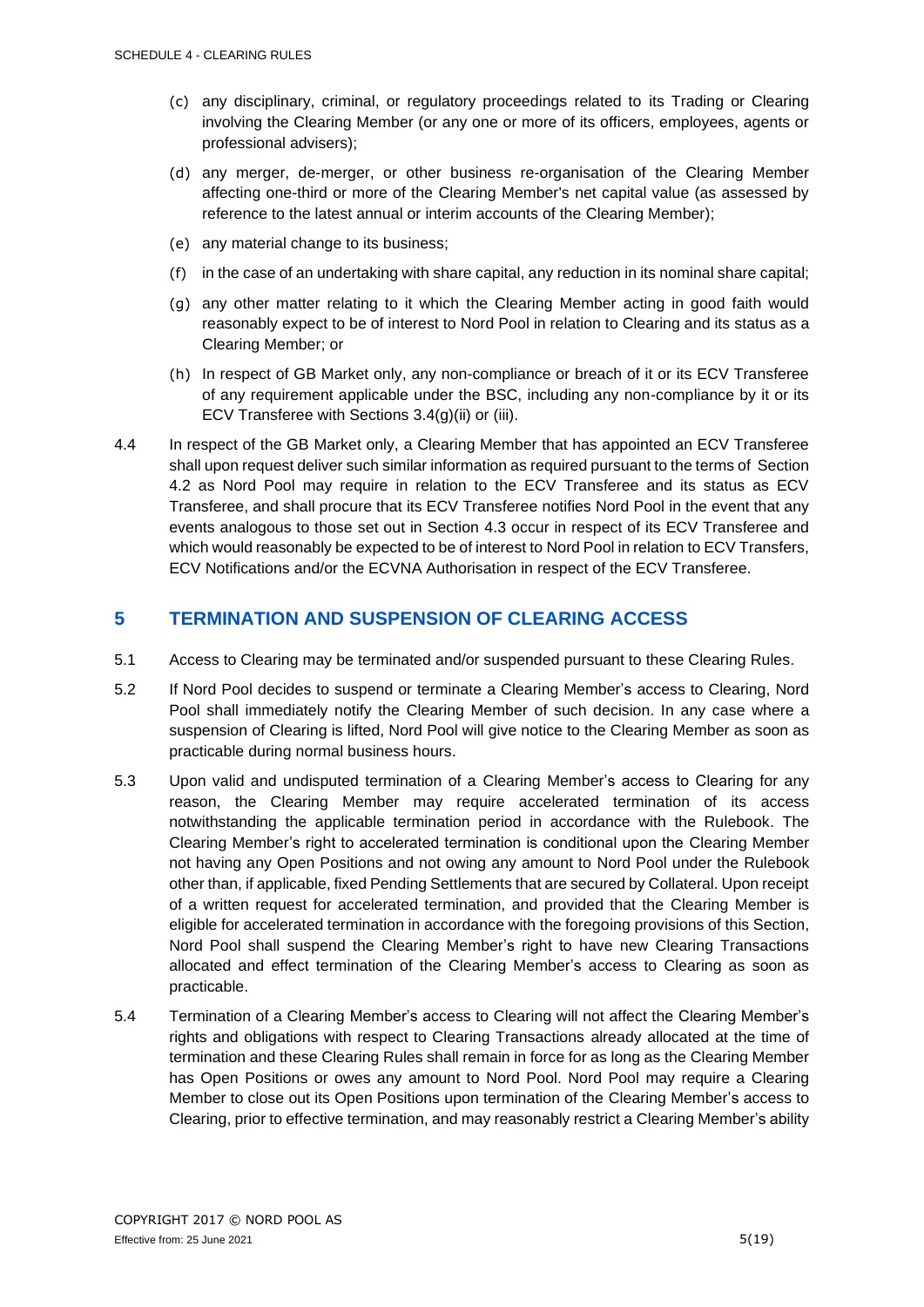to enter into new Clearing Transactions except for Close-Out Transactions in the period from a valid termination notice is sent or received until termination becomes effective.

5.5 Following termination of a Clearing Member's access to Clearing, and subject to Nord Pool's rights in the Collateral pursuant to Section 24, and except as may otherwise follow from relevant Collateral arrangements, any remaining Collateral shall be released and/or returned as soon as practicable after the date of termination, provided that in each case all amounts owing to Nord Pool by the Clearing Member are undisputed and have been fully, finally and unconditionally paid or discharged to Nord Pool and to the extent the Clearing Member has no Open Positions. Nord Pool may furthermore withhold Collateral to the extent necessary to secure Pending Settlements.

#### <span id="page-5-0"></span>**6 CLEARING ACCOUNTS**

- 6.1 Upon approving a Clearing Member, Nord Pool shall establish at least one Clearing Account in the name of such Clearing Member.
- 6.2 Each Clearing Account may contain one or more Clearing Portfolios, and must have associated with it, in the name of the Clearing Member:
	- (a) a Cash Settlement Account; and
	- (b) where Collateral is to be provided by the Clearing Member in the form of a cash deposit, a Cash Collateral Account.
- 6.3 Clearing Accounts will be opened for registration of Clearing Transactions only while the Clearing Member has and continues to satisfy the conditions of eligibility in Section 3.4.
- 6.4 Collateral Calls and Cash Settlement Amounts will be calculated separately and individually for each Clearing Account. Individual Collateral Calls and Cash Settlement Amounts may not be aggregated or set off (netted) against each other except as set out in these Clearing Rules.
- 6.5 Clearing Members may request the establishment of one or more additional Clearing Accounts, subject to approval from Nord Pool. The provisions of this Section 6 will apply accordingly to all additional Clearing Accounts.
- 6.6 Establishment of, changes to and the closure of Clearing Accounts (including with respect to individual Clearing Portfolios within a Clearing Account) are subject to the procedures laid down by Nord Pool from time to time and may incur additional fees.
- 6.7 When approving a Client for Clearing, Nord Pool shall establish a Clearing Account in the name of the Client. The Client Representative shall have power to allocate Clearing Transactions and otherwise access information related to the Clearing Account opened in the name of its Client. The Client Representative shall be authorised to represent the Client in all Clearing Transactions without further verifications or actions by Nord Pool.

#### <span id="page-5-1"></span>**7 ENERGY ACCOUNTS (GB MARKET ONLY)**

- 7.1 With respect to the GB Market only, each Clearing Member must nominate and maintain an Energy Account for each of its Clearing Accounts in accordance with the procedures laid down by Nord Pool from time to time.
- 7.2 Energy Accounts may be held either by the Clearing Member itself or an ECV Transferee of the Clearing Member, however all Energy Accounts associated with a single Clearing Account must be held by the same person.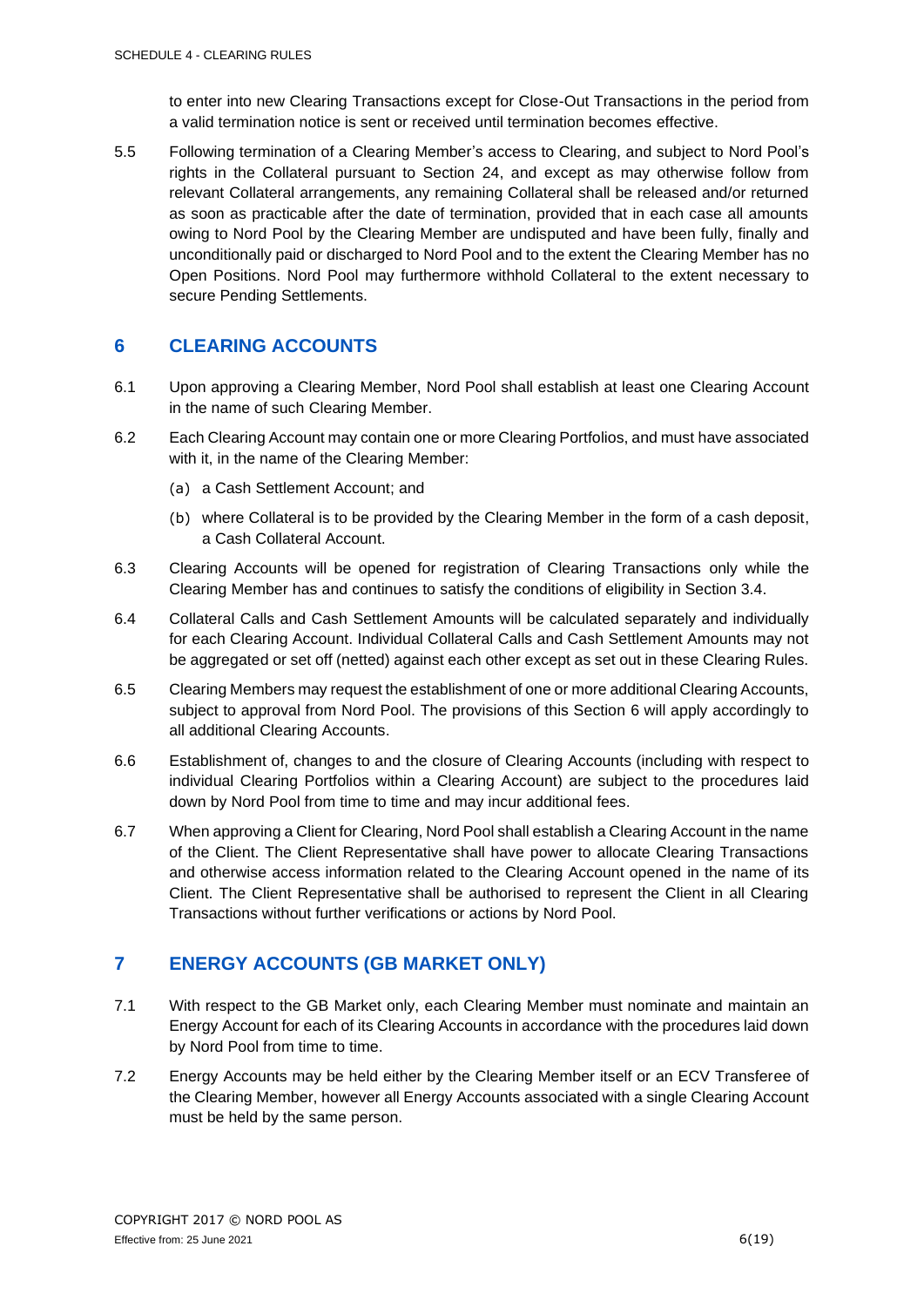- 7.3 Nomination of an Energy Account with an ECV Transferee is subject to the approval of Nord Pool. An ECV Transferee must be party to the BSC and fulfil all applicable criteria for being an ECV Transferee under the Clearing Rules, its ECV Transferee Agreement and the BSC at all times. Further regulations relating to ECV Transfers are set out in Section 22.
- 7.4 Changes to Energy Accounts are subject to the procedures laid down by Nord Pool from time to time and may incur additional fees.

#### <span id="page-6-0"></span>**8 CASH SETTLEMENT ACCOUNTS**

- 8.1 Each Clearing Member must at its own cost establish and maintain at least one Cash Settlement Account.
- 8.2 Clearing Members may associate a Cash Settlement Account with one or more of its Clearing Accounts, provided that, where more than one Clearing Account is associated with any Cash Settlement Account, the appropriate Cash Settlement Amount will be calculated jointly for all Clearing Accounts associated with such Cash Settlement Account.
- 8.3 Nord Pool offers an automated Cash Settlement arrangement whereby Nord Pool will effect instructions to debit or credit a Cash Settlement Account as part of the Cash Settlement on each Banking Day. Clearing Members wishing to utilise such arrangements for their Cash Settlement Account(s) must enter into and maintain such banking arrangements as Nord Pool may reasonably require from time to time, and perform all such acts and instructions as Nord Pool or the Settlement Bank or non-Settlement Bank (as applicable) may require in order to affect such arrangements, including the issue of Cash Settlement Instructions. The Clearing Member remains responsible towards Nord Pool for any delayed or failed Cash Settlement that is not caused by the negligence of Nord Pool or otherwise excusable under the Clearing Rules.
- 8.4 Changes to Cash Settlement Accounts are subject to the procedures laid down by Nord Pool from time to time and may incur additional fees.

#### <span id="page-6-1"></span>**9 CASH COLLATERAL ACCOUNTS**

- 9.1 If a Clearing Member wishes to provide Nord Pool with Collateral in the form of cash, it must at its own cost establish and maintain at least one Cash Collateral Account. Cash Collateral Accounts must be held with a bank that has been approved with Nord Pool for such purpose. In approving a bank Nord Pool may require that the holding bank for the Cash Collateral Account has an adequate Credit Rating (to be determined by Nord Pool), that the Cash Collateral Account is held in a jurisdiction acceptable to Nord Pool, that it facilitates automated balance requests from Nord Pool, and that it otherwise has an account setup and surrounding systems which in the opinion of Nord Pool are compatible with the Cash Collateral Account arrangements.
- 9.2 Cash Collateral Accounts may not be held with:
	- (a) the Clearing Member itself; or
	- (b) an Affiliate of the Clearing Member; or
	- (c) any other entity which in the opinion of Nord Pool could entail an unacceptable credit risk or general business risk to Nord Pool's interest in the relevant Collateral in case of an Insolvency Event involving the Clearing Member or any of its group companies.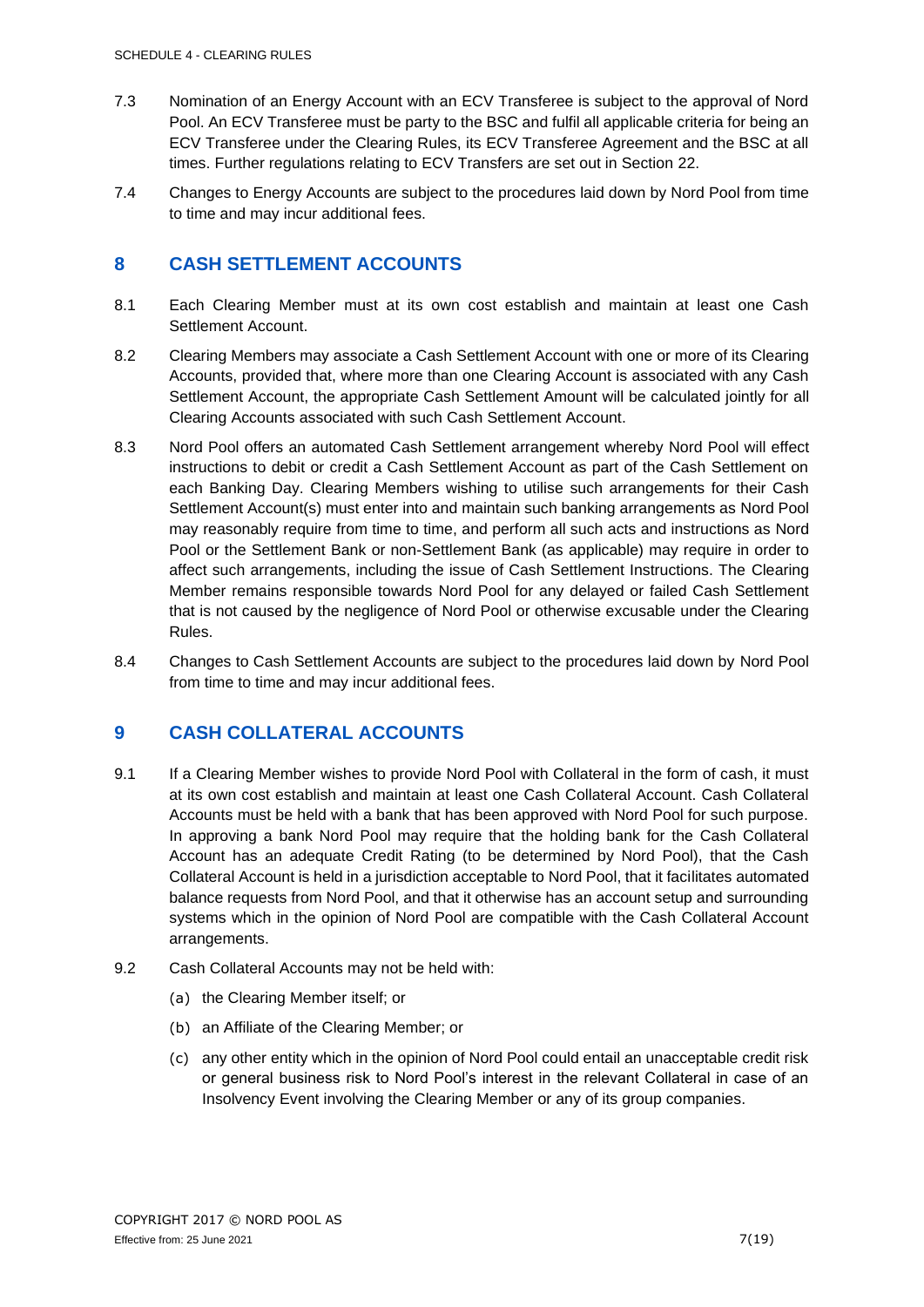- 9.3 With respect to the Nordic/Baltic Market and the CE Market only, a Cash Collateral Account may, with the prior agreement of Nord Pool in its absolute discretion, be substituted by or used in addition to a Pledged Settlement Account for the purpose of satisfying a Clearing Member's Collateral requirements.
- 9.4 Changes to Cash Collateral Accounts shall be subject to such procedures as may be stipulated by Nord Pool from time to time.

#### <span id="page-7-0"></span>**10 CLEARING PROCEDURES**

- 10.1 Upon the formation of a Transaction (the **"Original Transaction"**) in accordance with Sections 1.4 or 11.2 (as applicable), the Original Transaction will be replaced, by a process of automatic novation, with two corresponding Clearing Transactions.
- 10.2 For each pair of Clearing Transactions created in this way with respect to each Original Transaction:
	- (a) Nord Pool will as the new counterparty to each Clearing Transaction assume, with respect to each original buyer or seller (as the case may be), all the rights and obligations of the original counterparty to such buyer or seller; and
	- (b) each counterparty's rights and obligations towards the other counterparty under the Original Transaction will be replicated and replaced with corresponding rights and obligations as between, respectively, such counterparties and Nord Pool.
- 10.3 Upon the creation of each corresponding pair of Clearing Transactions in accordance with Sections 10.1 and 10.2, the Original Transaction shall cease to exist and, except as set out in Section 12, the parties to the Original Transaction shall have no rights or obligations towards each other in respect of the Original Transaction.
- <span id="page-7-1"></span>10.4 Clearing Transactions will be allocated as follows:
	- (a) Each Clearing Transaction to which a Clearing Member is counterparty shall be allocated to the relevant Clearing Portfolio within the Clearing Account of the relevant Clearing Member.
	- (a) Upon allocation of a Clearing Transaction to a Clearing Account, and subject to Section 12, the Clearing Transaction shall be offset against the Open Position of such Clearing Account, creating a revised Open Position on such Clearing Account.
	- (b) Each Clearing Member's obligations with respect to the Clearing Transactions previously allocated to such Clearing Account shall forthwith and automatically be replaced by an adjusted set of obligations to make Deliveries and/or Cash Settlements resulting from the new Open Position in accordance with the Clearing Rules.
	- (c) Any Transaction Information retained in the Clearing Portfolios is for informational use only.
	- (d) With respect to the GB Market only, notwithstanding paragraphs [\(\(a\)\)](#page-7-1) through (c) above, Energy Contract Volumes are calculated and notified separately to the ECV Aggregation Agent in accordance with Section 21.
- 10.5 The Clearing Transactions allocated to a Clearing Account shall, in the absence of any material allocation error, represent the definitive record, as between Nord Pool and the Clearing Member, of the Clearing Transactions attributable to such Clearing Member.
- 10.6 Each Clearing Member acknowledges and agrees that the terms of these Clearing Rules shall be deemed to form a master agreement between the Clearing Member and Nord Pool for all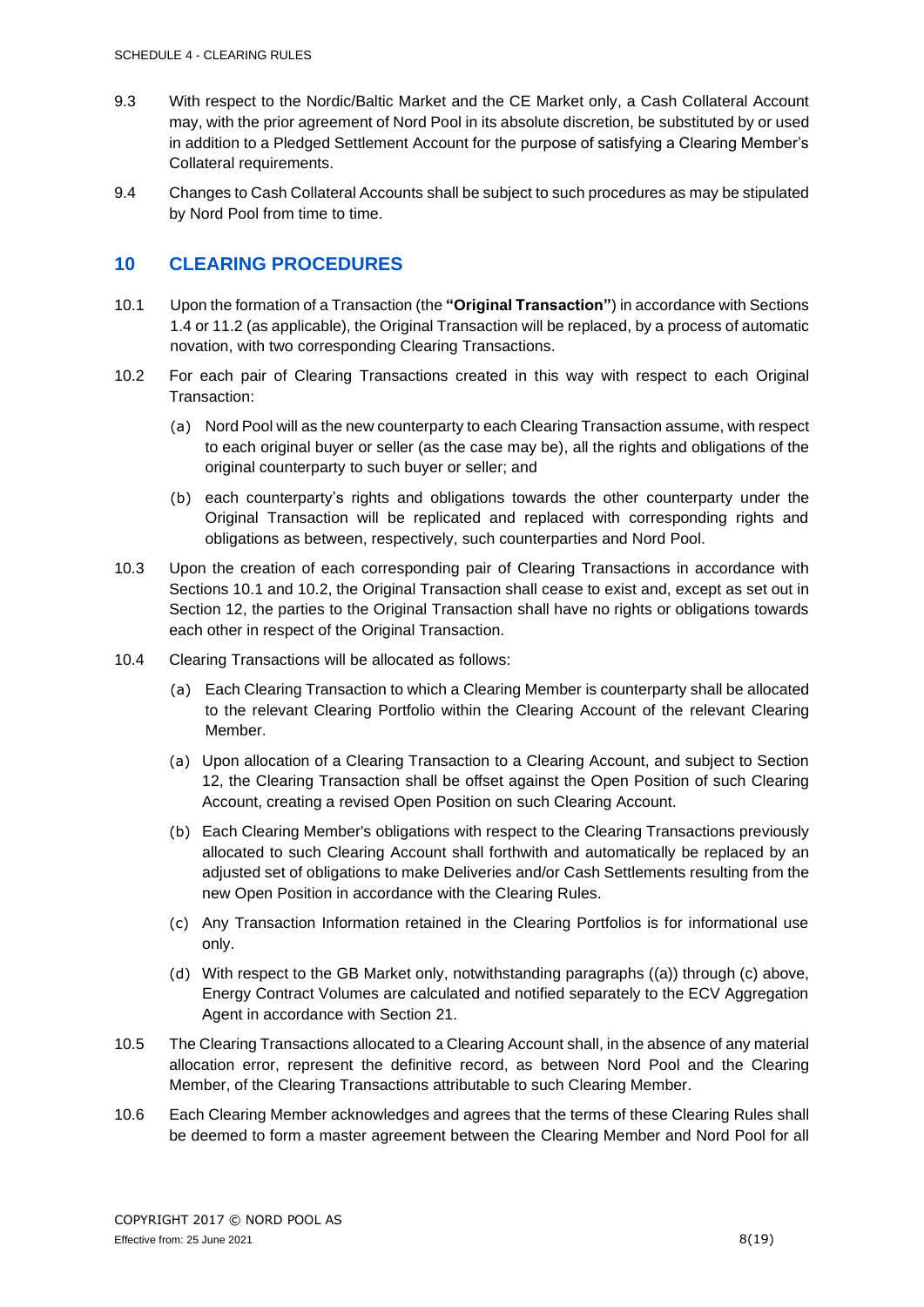Clearing Transactions entered into by it, and that these Clearing Rules shall bind the Clearing Member in relation to all its Clearing Transactions. Each Clearing Transaction is accepted by Nord Pool in reliance upon the fact that all Clearing Transactions with each Clearing Member constitute a single business and contractual relationship with that Clearing Member and that each Clearing Transaction is made in consideration of each other Clearing Transaction.

- 10.7 Each Clearing Member agrees to perform all of its obligations with respect to each Clearing Transaction to with it is a counterparty and, except insofar as otherwise expressly stated in these Clearing Rules, agrees and accepts:
	- (a) that a default in the performance of any such obligation shall constitute a default by it in respect of all Clearing Transactions to which it is a counterparty under these Clearing Rules;
	- (b) that Nord Pool shall be entitled to set off claims and apply property held by it in respect of any Clearing Transaction to which it is a counterparty against obligations owing to it in respect of any other Clearing Transactions; and
	- (c) that payments, Deliveries and other transfers made by either Nord Pool or the Clearing Member with respect to any Clearing Transaction shall be deemed to have been made in consideration of payments, Deliveries and other transfers with respect to any other Clearing Transactions between Nord Pool and such Clearing Member, and the obligations to make any such payments, Deliveries and other transfers may be applied against each other and netted.

#### <span id="page-8-0"></span>**11 HANDLING OF TRADING ERRORS**

- 11.1 For Clearing Transactions resulting from Transactions conducted on a Trading System, Nord Pool will handle complaints related to Trading Errors in accordance with the Rulebook. Any changes or cancellations in a Transaction made by Nord Pool will trigger a corresponding change or cancellation to the corresponding Clearing Transactions. A Clearing Member may not raise any other objections against Nord Pool in respect of Trading Errors.
- 11.2 Notwithstanding Section 11.1, Nord Pool may correct substantial errors involving the allocation of Clearing Transactions. Any such correction will be binding on the Clearing Members involved. Nord Pool shall not be liable to any Clearing Member for any exercise or non-exercise of its powers under this Section 11.2, provided that it has acted in good faith.

#### <span id="page-8-1"></span>**12 INFORMATION SERVICES AND REPORTS**

- 12.1 Nord Pool will provide continuous information about each Clearing Member's Open Position in each Product Series and on each Clearing Portfolio and Clearing Account, including information about Cash Settlement and Collateral. Nord Pool will make such information available to the Clearing Member through reports in the Clearing Platform and through such other means as Nord Pool decides.
- 12.2 Unless as otherwise set out in these Clearing Rules, reports found in the Clearing System are offered as a service for information purposes only, and Nord Pool makes no warranty express or implied that the reports are updated in real-time or that they are correct in all respects.
- 12.3 For each Clearing Day, Nord Pool will make available static reports relating to each Clearing Account for the previous Clearing Day at such time as set out in the Clearing Schedule. These reports form the basis of the Collateral Call and the Cash Settlements relating to that Clearing Day.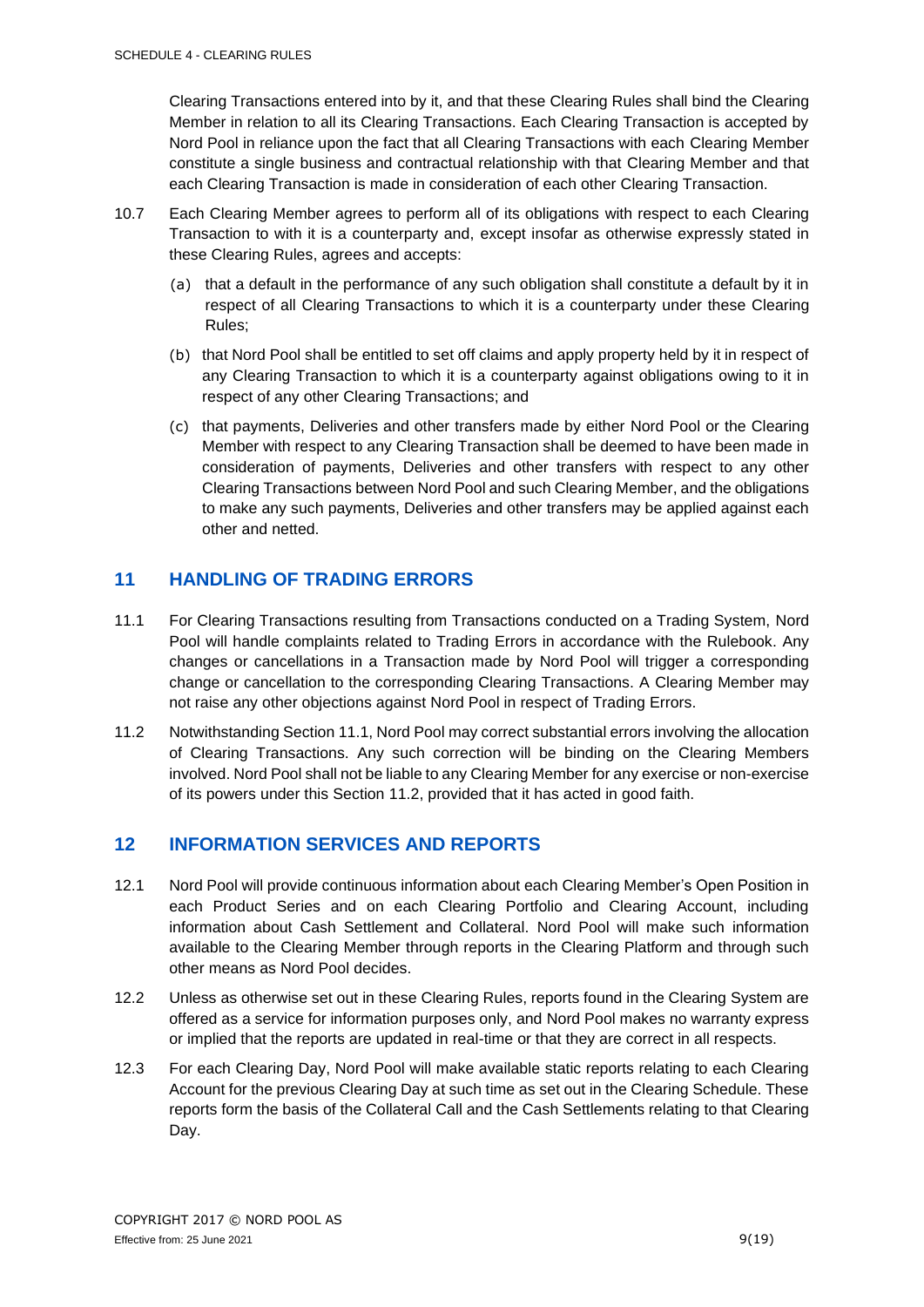12.4 Client Representatives will have access to the same information and reports as the Clients for all Clearing Accounts for which they are nominated as Client Representative.

#### <span id="page-9-0"></span>**13 CLIENT TRANSACTIONS**

- 13.1 The following provisions will apply with respect to all Clearing Transactions derived from Client Transactions:
	- (a) A Participant may only act as a Client Representative when approved by Nord Pool to do so under a valid and effective Client Agreement.
	- (b) All communication between Nord Pool and the Client relating to Client Transactions shall take place exclusively through the Client Representative, unless Nord Pool in its discretion decides to involve the Client.
	- (c) Such Clearing Transactions shall be allocated to the Clearing Account of the relevant Client.
	- (d) The Client shall, subject only to Section 12, become the counterparty to Nord Pool in respect of all such Clearing Transactions as are validly allocated to the Clearing Account of the Client.
	- (e) The Client Representative shall check that each of its Clients has posted an appropriate level of Collateral with Nord Pool prior to the allocation of any Client Transactions to the Client's Clearing Account.
	- (f) Nord Pool shall inform the Client Representative if a Client fails to post Collateral in accordance with any Collateral Call.

#### <span id="page-9-1"></span>**14 COLLATERAL CALLS: GENERAL**

- 14.1 Each Clearing Member is responsible for ensuring that an appropriate amount of Collateral is posted and maintained with Nord Pool at all times in accordance with these Clearing Rules.
- 14.2 Clearing Members may choose to provide Collateral through any one of, or any combination of, such forms of Collateral as may be permitted by Nord Pool from time to time.
- 14.3 All Collateral arrangements shall be subject to the express approval of Nord Pool.
- 14.4 Unless otherwise specified in these Clearing Rules, the Collateral posted by or on behalf of each Clearing Member may be applied by Nord Pool jointly and severally to any one or more of its Clearing Accounts.
- 14.5 Nord Pool may at any time reject and/or depreciate the recognized value of all or any part of the Collateral posted with it by any Collateral Provider if it:
	- (a) has reasonable cause to believe that the Collateral Provider, or any Affiliate of the Collateral Provider, is subject to an Insolvency Event that could reasonably affect the anticipated realisation value of, or Nord Pool's security interest in, the relevant Collateral;
	- (b) deems that the Credit Rating of the relevant Collateral Provider and/or the Settlement Bank or non-Settlement Bank (as applicable), is no longer acceptable to it;
	- (c) the provision of such Collateral from the Collateral Provider, or held with the Settlement Bank or non-Settlement Bank (as applicable), would entail a concentration risk to Nord Pool; or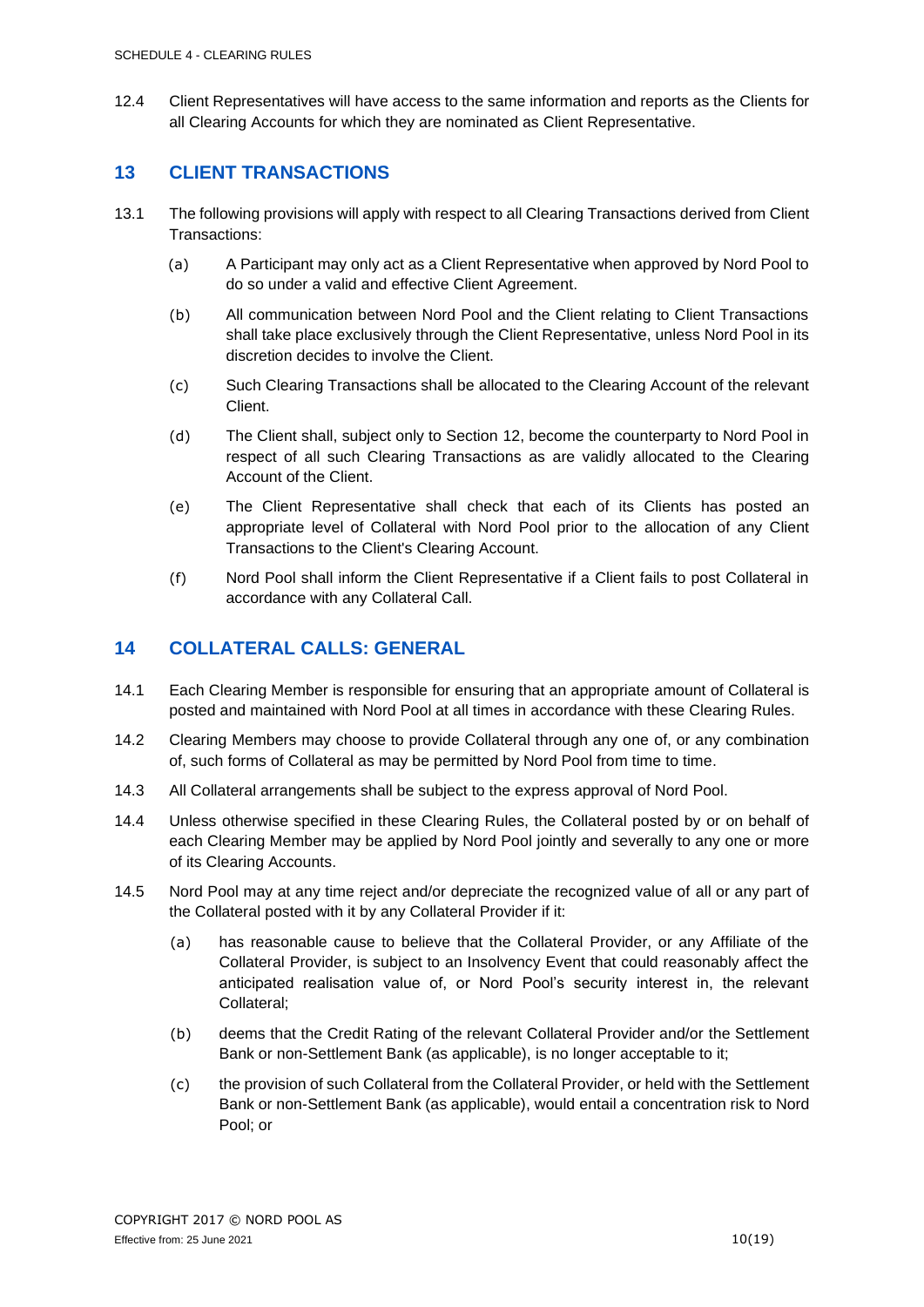- (d) becomes aware of any other circumstances that may adversely affect the anticipated realisation value of, or Nord Pool's security interest in, the relevant Collateral.
- 14.6 The affected Clearing Member will be notified immediately of any decision pursuant to Section 14.5 above. Following such decision, Nord Pool may in its absolute discretion:
	- (a) issue an Extraordinary Collateral Call to such Clearing Member to cover the shortfall in the required amount of Collateral and/or;
	- (b) suspend the Clearing Member from Clearing until it is satisfied that suitable additional Collateral has been provided or that the situation has otherwise been remedied.
- 14.7 An outstanding Collateral Call shall be deemed to have been satisfied only when the total Collateral posted by or on behalf of the applicable Clearing Member equals or exceeds such Collateral Call, provided always that:
	- (a) In case of Cash Collateral, the Clearing Member shall confirm to Nord Pool the balance of the Cash Collateral Account. Such confirmations shall be sent by SWIFT message to Nord Pool from the bank holding the applicable Cash Collateral Account, and the balance reported by the bank will be definitive in determining the amount of Cash Collateral posted in favour of Nord Pool as at the date of such confirmation; and/or
	- (b) In case of a Letter of Credit or Bank Guarantee, the maximum amount recoverable (face value) by Nord Pool under the Letter of Credit or Bank Guarantee from time to time will be deemed as the amount of such Collateral posted; and/or
	- (c) In case of other Collateral, the amount of such Collateral posted will be determined by Nord Pool on a case by case basis upon receiving evidence satisfactory to Nord Pool that such Collateral amount has been posted.
- 14.8 With respect to the GB Market only, each Clearing Member must comply with all Collateral Calls in relation to such of its Clearing Transactions as are subject to ECV Transfers and the fact that an ECV Transfer has or will be made with respect to any Clearing Transaction will not affect Nord Pool's calculation of, or the Clearing Member's liability for, any Collateral Calls with respect to such Clearing Transactions.
- 14.9 Failure to post Collateral in accordance with this Section 14 in relation to any individual Collateral Call will result in the Clearing Member being deemed to be in material default with respect to the applicable Collateral Call and Section 24 shall apply.
- 14.10 Nord Pool may charge a reasonable fee to cover its expenses in connection with the establishment of or changes to Collateral, including the perfection of the security under any Collateral arrangement.

#### <span id="page-10-0"></span>**15 INITIAL AND DAILY COLLATERAL CALLS**

- 15.1 Prior to the commencement of Trading, Nord Pool will determine, and issue an initial Collateral Call in respect of, the initial Collateral requirement for each Clearing Member, taking into consideration its expected type and volume of Clearing Transactions and other relevant factors.
- 15.2 With respect to the GB Market only, such other relevant factors shall include matters relating to any ECV Transferee of the Clearing Member.
- 15.3 Following satisfaction of the initial Collateral Call and commencement of Trading, Nord Pool will, in respect of each Clearing Member, perform a daily calculation as follows: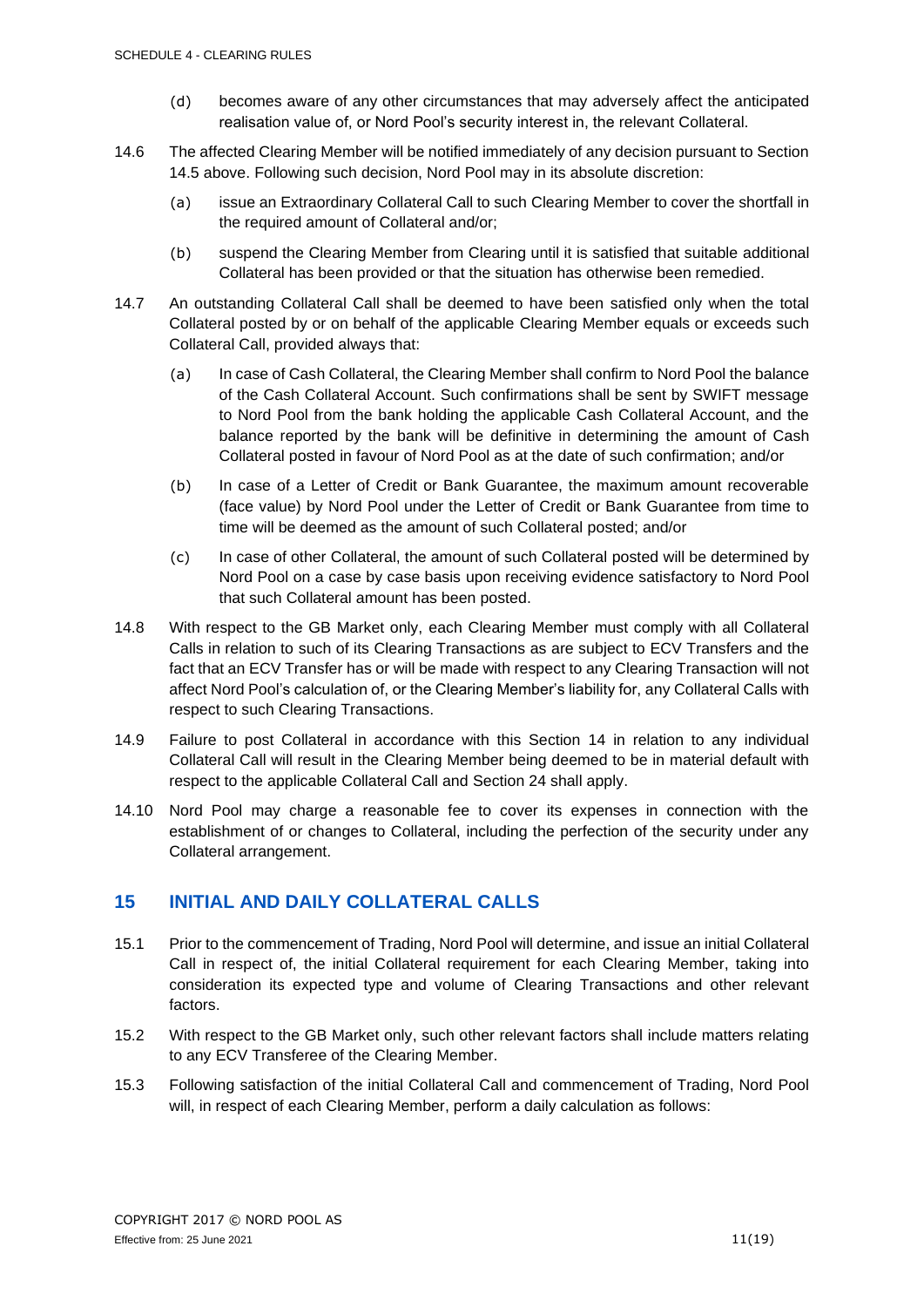#### *[(Daily Net Physical Position \* Risk Parameter) \* Day Factor ]+ [(Daily Net Financial Position \* Multiplier),*

*Where:*

*"Daily Physical Net Position" means the net long or net short position (expressed in MWh) cleared by the Clearing Member during a period determined by Nord Pool;*

*"Risk Parameter" means a risk parameter multiplier as determined by Nord Pool; "Day Factor" means a multiplier, as determined by Nord Pool, representing a given number of days' coverage applying to the Daily Margin Calculation;*

*"Daily Net Financial Position" means the highest daily net financial settlement, cleared by the Clearing Member during a period determined by Nord Pool; and*

*"Multiplier" means a factor, as determined by Nord Pool, representing a given number with which the Daily Net Financial Position will be multiplied. .*

- 15.4 Any change in the applicable Risk Parameter, Day Factor, Daily Net Financial Position or Multiplier shall be notified to Clearing Members via a notice issued by Nord Pool on its website no less than two days' prior to the effective date of such change.
- 15.5 Following the performance of the Daily Margin Calculation for a given Clearing Member, Nord Pool will be entitled to issue a Collateral Call to such Clearing Member for an amount of Collateral equivalent to the highest Daily Margin Calculation result over such period of days (including the day of the most recent Daily Margin Calculation) as may be notified by Nord Pool to Clearing Members from time to time (the **"Margin Calculation Period"**).
- 15.6 In any case where, with respect to any Clearing Member that has posted Collateral with Nord Pool, the highest Daily Margin Calculation performed during the Collateral Calculation Period is lower than the aggregate amount of Collateral posted by or on behalf of such Clearing Member, the Clearing Member in question may:
	- (a) in the case of Cash Collateral, request Nord Pool to return to it all or part of the Cash Collateral currently posted to it, provided that the maximum amount of Cash Collateral to be returned in such circumstances shall not exceed the lower of:
		- (i) the aggregate amount of Cash Collateral currently posted with Nord Pool by such Clearing Member in accordance with these Clearing Rules; and
		- (ii) the difference between the aggregate amount of Collateral posted by or on behalf of such Clearing Member and the highest Daily Margin Calculation result obtained during the Collateral Calculation Period;
	- (b) in the case of Collateral in the form of a Letter of Credit and/or a Bank Guarantee, request that Nord Pool accepts such suitable replacement Letter of Credit and/or Bank Guarantee as reflects such lower Collateral requirement.
- 15.7 Collateral required to be provided in response to any daily Collateral Call must be posted by or on behalf of the Clearing Member by no later than the Final Collateral Time on the same Clearing Day in the form of Cash Collateral, or by otherwise increasing the Collateral provided by or on behalf of the Clearing Member by no later than the Final Collateral Time.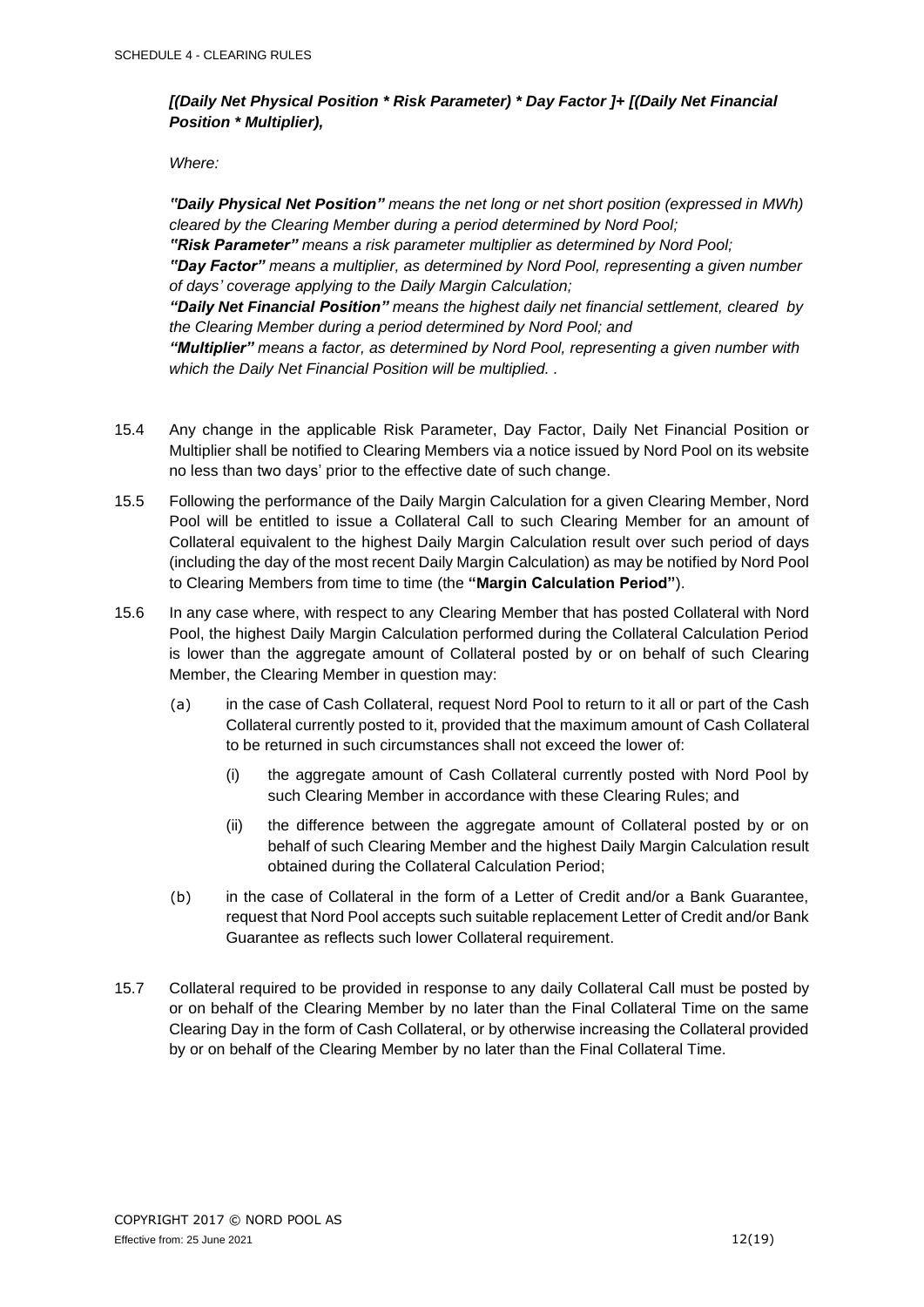#### <span id="page-12-0"></span>**16 EXTRAORDINARY COLLATERAL CALLS**

- 16.1 Nord Pool may issue an Extraordinary Collateral Call to a Clearing Member (or to all Clearing Members) if Nord Pool decides that extraordinary circumstances so require. Extraordinary circumstances include major price fluctuations, general changes to the Market and other matters that indicate a higher credit risk in respect of the Clearing Member or its ECV Transferee (whether individually or generally), including that a Clearing Member has one or more Open Position(s) in one or more Product Series relevant to the Daily Margin Calculation which exceed the Collateral currently posted.
- 16.2 An Extraordinary Collateral Call applies in addition to the initial Collateral Call and any daily Collateral Calls, and will be calculated applying the calculation procedures for daily Collateral Calls in Section 14, taking into account the circumstances causing the Extraordinary Collateral Call. Nord Pool may also, in its absolute discretion, apply any other risk calculation procedures that it considers appropriate under the relevant circumstances.
- 16.3 Without prejudice to any of its other rights under the Rulebook, if Nord Pool determines that any Clearing Member holds more than fifteen per cent (15%) of all positions with respect to a single Product Series, Nord Pool may calculate an Extraordinary Margin Call based on the increased risk to which Nord Pool determines it is exposed as a result of such holding.
- 16.4 Nord Pool may require a Clearing Member subject to an Extraordinary Collateral Call to immediately disclose its positions in all transactions to which it is a party (including transactions which are not subject to Clearing) which may have relevance to Nord Pool's calculation of the Extraordinary Collateral Call. If a Clearing Member fails to immediately disclose such positions, or if Nord Pool has cause to believe that all positions have not been disclosed or have been disclosed incorrectly, Nord Pool may in its discretion calculate the Extraordinary Margin Call based on the assumed positions of the Clearing Member.
- 16.5 An Extraordinary Collateral Call must be complied with by no later than 150 (one hundred and fifty) minutes after the Clearing Member (or, in respect of a Client, its Client Representative) receives notification of the Extraordinary Collateral Call through increasing the Collateral provided by or on behalf of the Clearing Member.
- 16.6 The following shall be deemed a satisfactory posting of Collateral in relation to an Extraordinary Collateral Call:
	- (a) In case of Cash Collateral, that Nord Pool has received from the bank holding the applicable Cash Collateral Account(s) either: (i) SWIFT notice; or (ii) other written confirmation as reasonably satisfactory to and authenticated by Nord Pool; that the credit on the Cash Collateral Account has been or will be increased as soon as possible so as to comply with the Extraordinary Collateral Call; and/or
	- (b) In case of a Letter of Credit or Bank Guarantee, Nord Pool shall have received a written confirmation from the applicable Collateral Provider, reasonably authenticated and satisfactory to Nord Pool, that the maximum amount recoverable (face value) by Nord Pool under the Letter of Credit or Bank Guarantee has been or will be increased as soon as possible to comply with the Extraordinary Collateral Call; and/or
	- (c) In case of other Collateral, Nord Pool will determine in its absolute discretion whether or not the Extraordinary Collateral Call has been met on a case by case basis.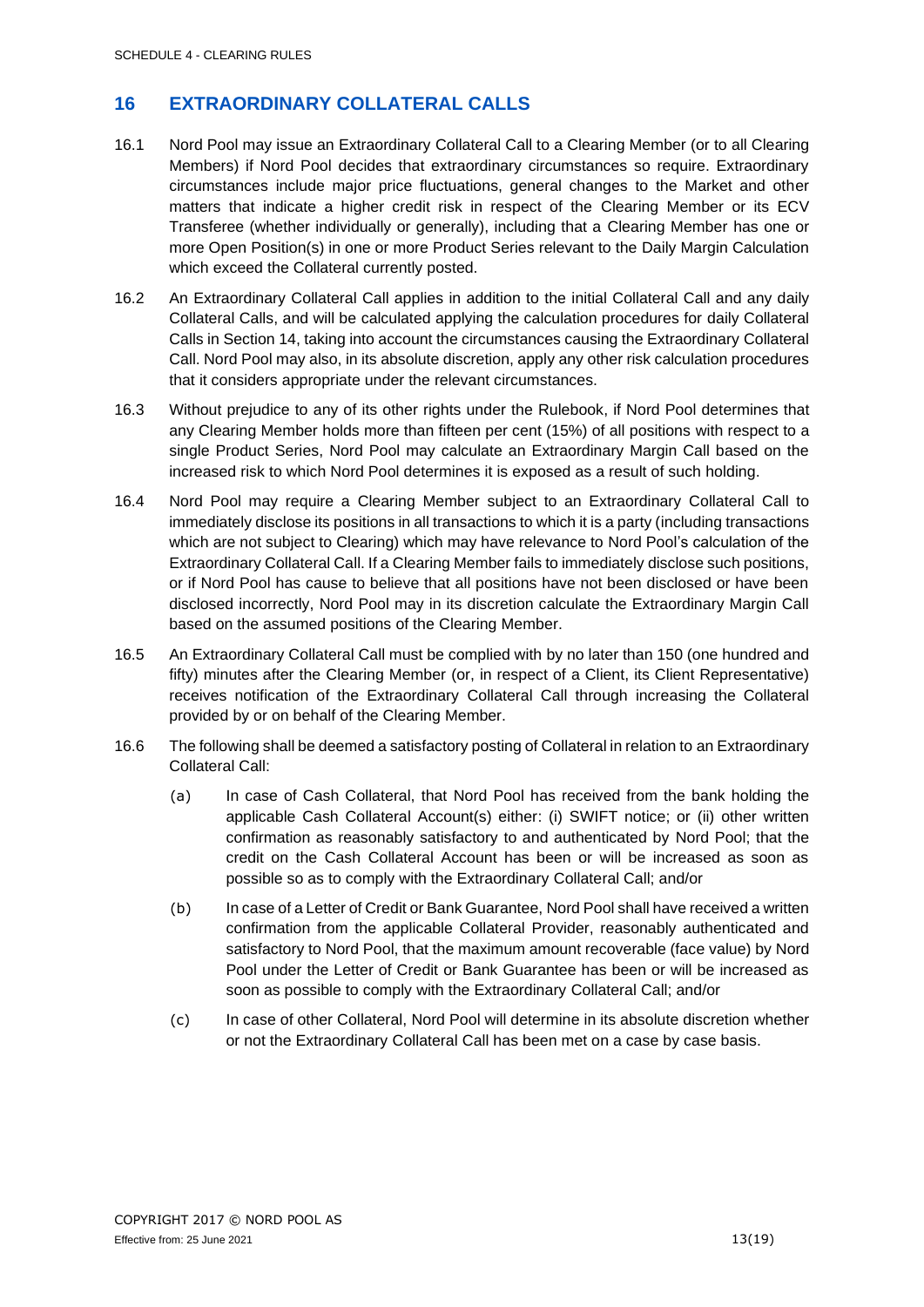#### <span id="page-13-0"></span>**17 INTRA-DAY ONLY COLLATERAL REQUIREMENTS**

- 17.1 In addition to Collateral Calls, in respect of each Intra-day Only Member, Nord Pool will determine the Intra-day Only Collateral Requirement on a continuous basis on each Intra-day Market Clearing Day.
- 17.2 The Intra-day Only Collateral Requirement shall be calculated in the same way as a daily Collateral Call is calculated under Section 15.
- 17.3 A Intra-day Only Member shall provide sufficient Collateral in advance to cover the Intra-day Only Collateral Requirement at all times.

#### <span id="page-13-1"></span>**18 TRADE RESTRICTIONS**

- 18.1 Nord Pool may set individual Trade Restrictions for a Clearing Member, or general Trade Restrictions for all or groups of Clearing Members, including any criteria for such Trade Restrictions to apply. Except as may be agreed with the applicable Clearing Member(s) Nord Pool shall apply Trade Restrictions in a fair and non-discriminatory manner.
- 18.2 Notice of Trade Restrictions applicable to a Clearing Member, whether individual or general in nature, shall be provided to the relevant Clearing Member through reports in the Clearing Platform or by other written correspondence from Nord Pool.
- 18.3 Trade Restrictions (and any amendment to them) may be brought into force immediately upon notice from Nord Pool in accordance with Section 18.2.

#### <span id="page-13-2"></span>**19 CASH SETTLEMENT**

- 19.1 Nord Pool shall on each Banking Day for each Clearing Member calculate the Cash Settlement Amount(s) due on that Banking Day, and shall issue payment instructions in the form of invoices to each Clearing Member via the Clearing Platform. Except where otherwise specified on the applicable invoice, all invoices are due on the same Banking Day as they are issued at such time as specified in the Clearing Schedule.
- 19.2 Nord Pool agrees to issue and each Clearing Member agrees to accept self-billed invoices from Nord Pool in respect of Clearing Transactions, and each Clearing Member further agrees not to raise any other invoice in respect of any Clearing Transaction.
- 19.3 The Cash Settlement Amount is calculated by aggregating and setting off the relevant Cash Settlement Amounts due to or from the Clearing Member on a given Banking Day, including all fees and other amounts payable to Nord Pool under these Clearing Rules or otherwise under the Rulebook.
- 19.4 With respect to the GB Market only, the Cash Settlement Amount will include any amounts payable by or to the Clearing Member in respect of Clearing Transactions that are subject to ECV Transfers and will not take account of any amount agreed between the Clearing Member and the ECV Transferee relating to the ECV Transfer.
- 19.5 On each day on which Cash Settlement takes place under the Clearing Rules, the Clearing Member shall pay such Cash Settlement Amount to Nord Pool, or Nord Pool shall pay such Cash Settlement Amount to the Clearing Member, in immediately available funds for value on the due date. Whenever a Cash Settlement Amount falls due on a date which is not a Banking Day then Cash Settlement shall not take place until the following Banking Day.
- <span id="page-13-3"></span>19.6 The following procedures apply for Cash Settlement: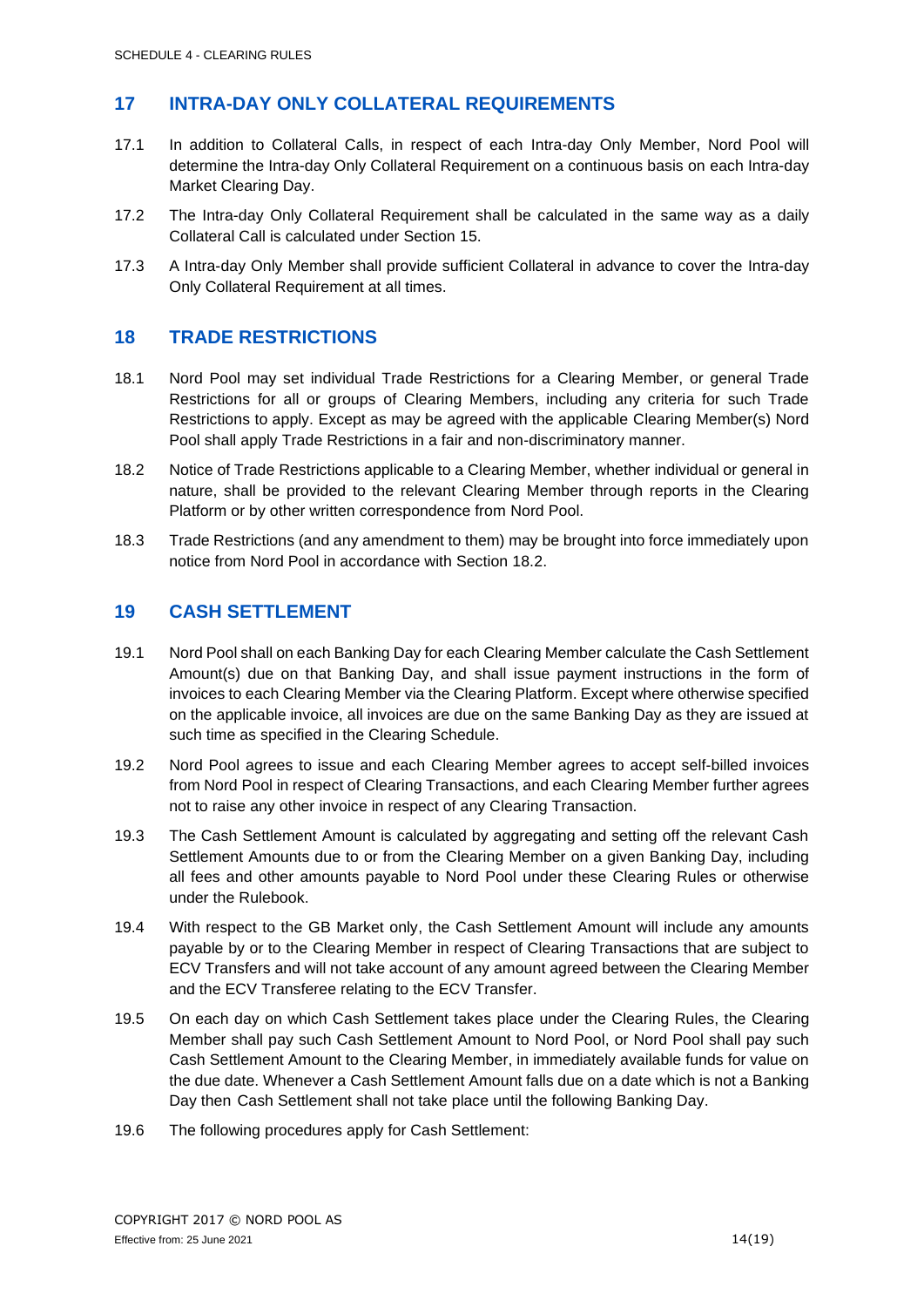- (a) Nord Pool will send a notification to Clearing Members of the Cash Settlement Amount and the due date for payment by such time and in such format as set out in the Clearing Schedule.
- <span id="page-14-1"></span>(b) For Cash Settlement Amounts owing from a Clearing Member to Nord Pool, the Clearing Member shall through its applicable Cash Settlement Account confirm the transfer of the applicable Cash Settlement Amount to Nord Pool's Cash Settlement Account.
- <span id="page-14-2"></span>(c) For Cash Settlement Amounts owing from Nord Pool to a Clearing Member, Nord Pool will confirm or cause to be confirmed the transfer of the applicable Cash Settlement Amount to the Clearing Member's Cash Settlement Account.
- (d) Confirmations under paragraphs [\(b\)](#page-14-1) and/or [\(c\)](#page-14-2) above shall be sent by SWIFT message so that they are received by Nord Pool or the Settlement Bank or non-Settlement Bank (as applicable) by such time as set out in the Clearing Schedule on the due date. In the event that Nord Pool is delayed in sending its notification under [\(a\)](#page-13-3) above by more than 1 (one) hour, the deadline for confirmation shall be extended correspondingly for any delay exceeding the said 1 (one) hour.
- 19.7 Except as set out under Section 24, all Cash Settlement Amounts must be paid and executed as separate transactions in accordance with the terms of the individual payment instructions from Nord Pool and these Clearing Rules, and a Clearing Member may not set off any Cash Settlement obligation to or from the Clearing Member against any Cash Settlement obligation to or from Nord Pool, irrespective whether such obligations are due or not.
- 19.8 Without prejudice to its other rights and remedies, Nord Pool may set off any matured obligation due to or from a Clearing Member against a matured obligation due to or from Nord Pool under these Clearing Rules, regardless of the place of payment or currency of either obligation. If the obligations are in different currencies, Nord Pool may convert either obligation at the currency exchange rate offered to Nord Pool at the time of set-off.
- 19.9 Cash Settlement Amounts shall be calculated and paid in the currency applicable for the respective Product Series.

#### <span id="page-14-0"></span>**20 CASH SETTLEMENT ERRORS**

- 20.1 The Clearing Member shall, if it believes that a Cash Settlement has been carried out incorrectly, notify Nord Pool as soon as possible and not later than five (5) Banking Days after the relevant Cash Settlement took place, failing which the Clearing Member will be bound by the Cash Settlement.
- 20.2 Nord Pool shall as soon as possible deal with notices issued in accordance with Section 20.1 and if the Cash Settlement was incorrect, carry out a corrected Cash Settlement between the affected Clearing Members with two (2) Banking Days' notice, by including it in a Daily Cash Settlement.
- 20.3 Irrespective of the time limits above, Nord Pool may carry out a corrected Cash Settlement in the event of substantial errors;
	- (a) with respect to corrections of errors in Transactions concluded on a Trading Platform as determined in accordance with the relevant Trading Rules;
	- (b) in respect of errors in Reference Prices.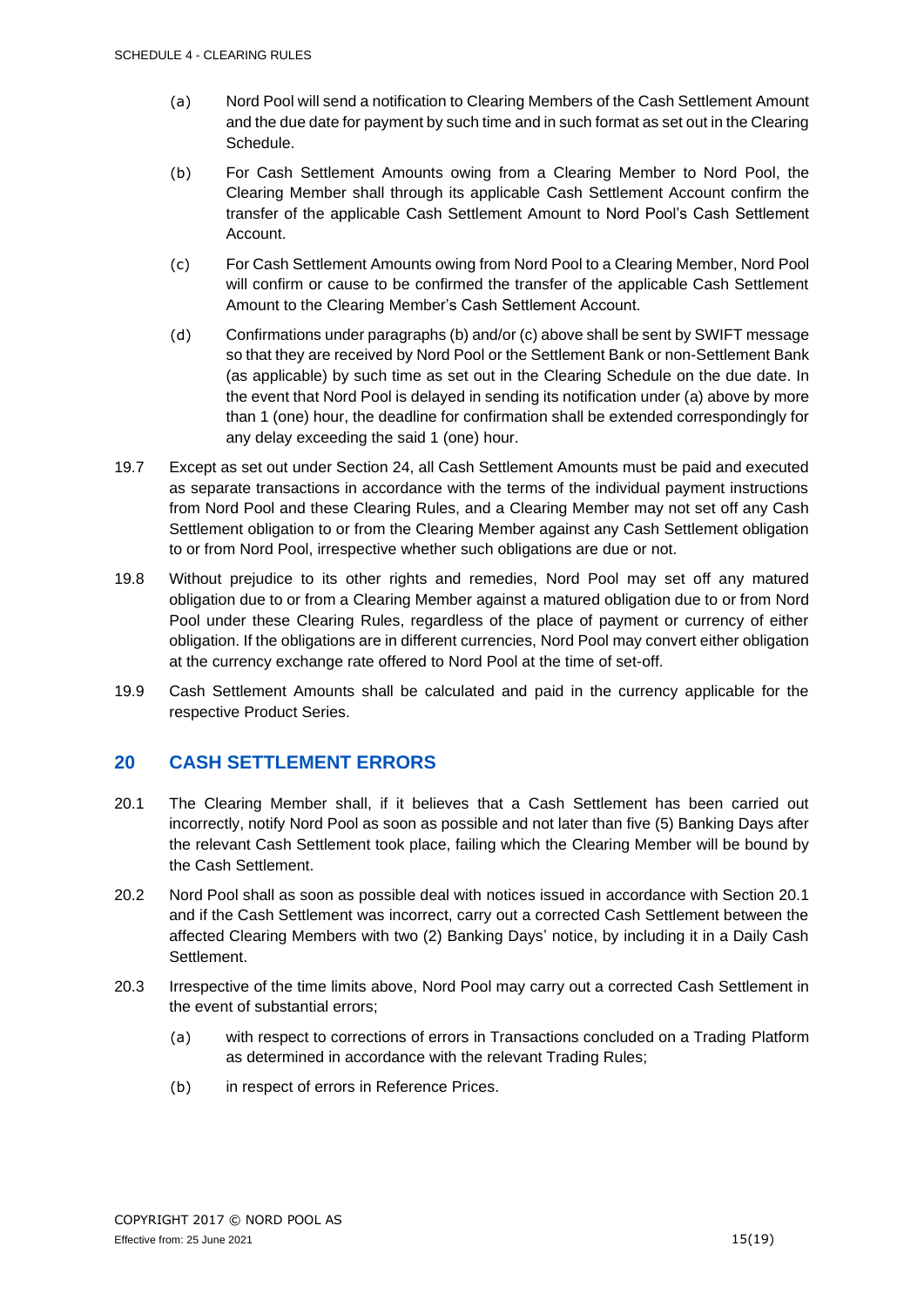20.4 Any correction in accordance with these Clearing Rules will be binding on all Clearing Members concerned. Nord Pool shall not be liable to any Clearing Member for any exercise or nonexercise of its powers under this Section 20.4, provided that it has acted in good faith.

#### <span id="page-15-0"></span>**21 NOTIFICATION PROCEDURES**

- 21.1 With respect to each Delivery Period and each Clearing Transaction Nord Pool shall be solely responsible, for itself and on behalf of each of its counterparties, for making such notifications as are required to be made by it pursuant to the terms of the relevant BRPA (each a **"Notification"**) to facilitate the delivery to or acceptance by the relevant Clearing Member of the relevant Energy Volume.
- 21.2 With respect to the GB Market only:
	- (a) Nord Pool will act as ECV Notification Agent in all Clearing Transactions and any corresponding ECV Transfers and send ECV Notifications on behalf of both counterparties to every Clearing Transaction and ECV Transferees involved to the ECV Aggregation Agent.
	- (b) Each Clearing Member shall ensure that:
		- (i) Nord Pool is appointed as ECV Notification Agent for each Energy Account nominated by it in accordance with the applicable requirements of the BSC and the procedures of Nord Pool from time to time;
		- (ii) Nord Pool's status as ECV Notification Agent for such Energy Accounts is maintained at all times, so as to enable Nord Pool to make ECV Notifications in respect of Clearing Transactions and ECV Transfers to such Energy Accounts;
		- (iii) that all such actions are taken by it or its ECV Transferee as may be required pursuant to the BSC or otherwise as reasonably requested by Nord Pool in order for Nord Pool to act as ECV Notification Agent under the BSC pursuant to the Clearing Rules at all times.
	- (c) Subject to the Clearing Member's compliance with Section 21.2(b), Nord Pool shall ensure that it fulfils the eligibility criteria as ECV Notification Agent in accordance with the BSC. Clearing Transactions registered to a Clearing Account will be notified to the Energy Account associated with such Clearing Account as per Section 7.
	- (d) ECV Notifications made by Nord Pool will reflect the net ECV positions for each of its counterparties or ECV Transferees (as the case may be) for every applicable Delivery Period and will be dispatched at regular time intervals in accordance with the time schedule set out in the Clearing Schedule. Clearing Transactions (and any corresponding ECV Transfers) entered into five (5) minutes or more prior to the time of dispatch of each ECV Notification will be included in each relevant ECV Notification. Clearing Transactions (and any corresponding ECV Transfers) entered into less than five (5) minutes prior to the to the time of dispatch of each ECV Notification may be included in the ECV Notification, but Nord Pool makes no warranty and expressly excludes all liability to this effect.
	- (e) ECV Notifications from Nord Pool will be composed and notified to the ECV Aggregation Agent using an "overwrite" principle, whereby the net position for each counterparty or ECV Transferee for a relevant Delivery Period will be reported and each new ECV Notification will replace the previous ECV Notification for the same counterparty or ECV Transferee and Delivery Period.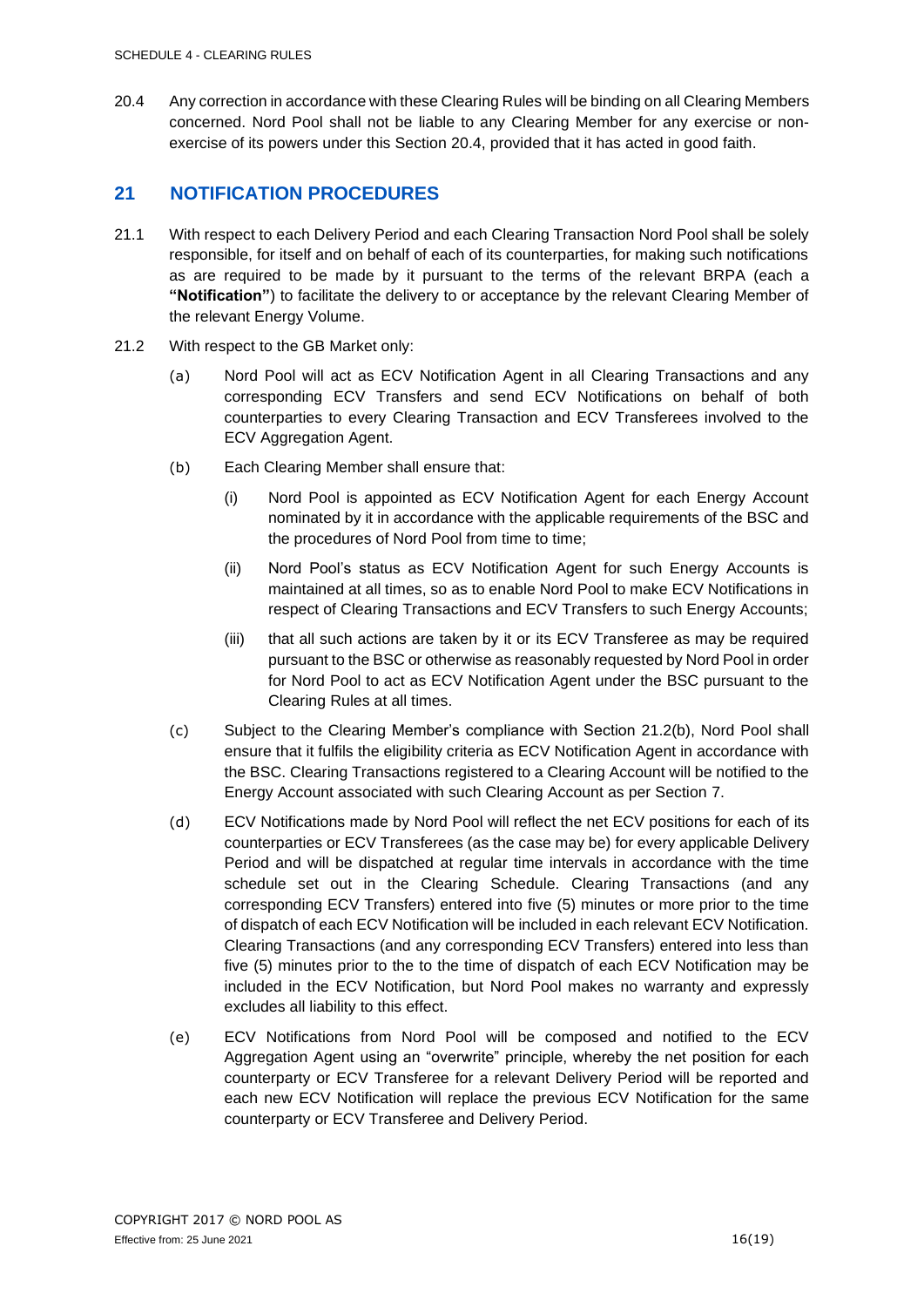(f) Nord Pool shall, when acting as ECV Notification Agent, follow the applicable rules and procedures of the BSC. In case of conflict between the notification procedures of these Clearing Rules and the BSC, the rules and procedures of the BSC shall prevail.

#### <span id="page-16-0"></span>**22 ECV TRANSFERS (GB MARKET ONLY)**

- 22.1 Whenever a Clearing Transaction is registered to a Clearing Account that is associated with the Energy Account of an ECV Transferee (following nomination of the Energy Account by the Clearing Member under Section 7.1), a corresponding ECV Transfer will be deemed to be created and executed automatically between the relevant Clearing Member and the ECV Transferee in accordance with this Section 22.
- 22.2 Where Section 22.1 applies to any Clearing Transaction, the delivery obligations in respect of the Clearing Transaction and the corresponding ECV Transfer shall (subject to Section 22.2(d)) be effected in accordance with the following:
	- (a) Nord Pool will make an ECV Notification on behalf of the ECV Transferee in accordance with Section 21 in respect of the relevant Energy Contract Volume for entry on the applicable Energy Account of the ECV Transferee, indicating whether the ECV Transferee is the buyer or the seller (according to whether the ECV Transferee is the buyer or seller under the corresponding ECV Transfer);
	- (b) Nord Pool will make an ECV Notification on its own behalf in accordance with Section 21 in respect of the relevant Energy Contract Volume for entry on its own applicable Energy Account, indicating whether Nord Pool is the seller or the buyer (according to whether Nord Pool is the Seller or the Buyer under the Clearing Transaction);
	- (c) The ECV Notifications under Section 22.2(a) and (b) in respect of the Clearing Transaction and the corresponding ECV Transfer shall be a pair of matching equal and opposite ECV Notifications for the purpose of the BSC;
	- (d) Notwithstanding Sections 22.2(a)-(c), ECV Notifications made by Nord Pool on behalf of an ECV Transferee will in accordance with Section 21.2(d) reflect the net ECV position of such ECV Transferee in respect of all ECV Transfers to which it is a party in each relevant Delivery Period;
- 22.3 Notwithstanding Section 22.2:
	- (a) Nord Pool shall not become a party to any ECV Transfers and shall not (except in respect of the making of ECV Notifications in accordance with this Section 22.2) have any obligations in respect of any ECV Transfers;
	- (b) Any bilateral arrangements between the Clearing Member and its ECV Transferee in relation to ECV Transfers shall be exclusively between those persons and the Clearing Member shall ensure that such arrangements do not conflict with the Clearing Rules;
	- (c) The Clearing Transaction corresponding to an ECV Transfer (including the applicable Energy Contract Volume) shall remain in full force between Nord Pool and its counterparty in accordance with the Clearing Rules; and
	- (d) The Clearing Member's Open Position shall not be affected by any ECV Transfer and the Clearing Member shall remain liable to Nord Pool for the performance or non-performance of its obligations with respect thereto.
- 22.4 The Clearing Member shall ensure that its ECV Transferee complies with Sections 21 and 22 in its capacity as buyer or seller (as applicable) under each ECV Transfer. Any non-compliance with the BSC or the Clearing Rules on the part of such ECV Transferee in relation to any ECV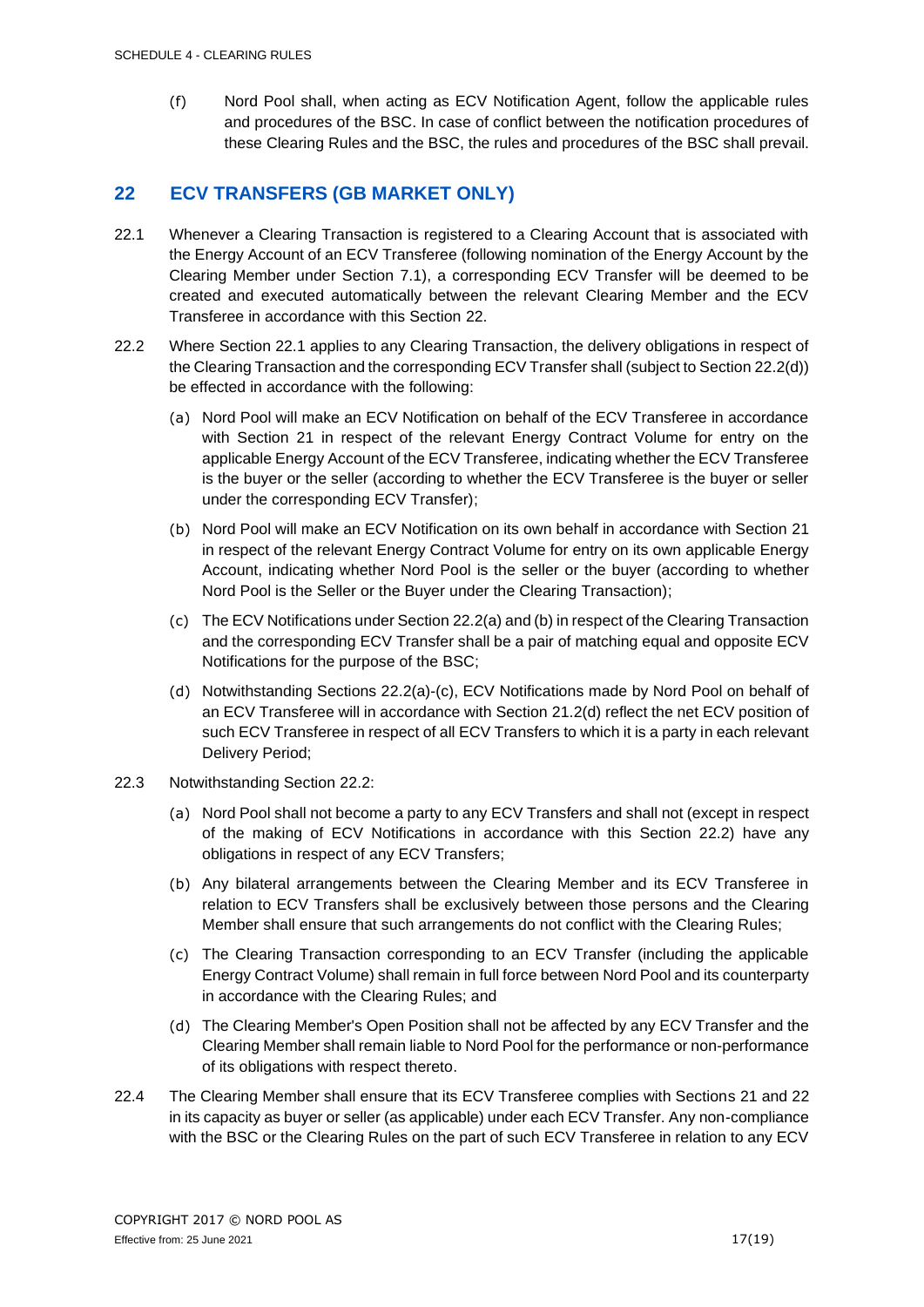Transfer will be deemed to be a default by the applicable Clearing Member in relation to the corresponding Clearing Transaction.

- 22.5 If an Energy Account held by an ECV Transferee has been nominated as the Energy Account for more than one Clearing Member, and in the case of a Notification Failure affecting such Energy Account, all relevant Clearing Members will be deemed to have defaulted in performing their obligations under the corresponding Clearing Transactions affected and the relevant Clearing Members shall be severally liable to Nord Pool in proportion to their applicable net Energy Contract Volumes under such Clearing Transactions in the relevant Delivery Periods.
- 22.6 This Section 22 shall apply in addition to any other relevant parts of the Clearing Rules and prevail in the case of conflict with other parts of the Clearing Rules.

#### <span id="page-17-0"></span>**23 CLAIMS WITH RESPECT TO NOTIFICATION FAILURE**

- 23.1 Clearing Members wishing to claim a Notification Failure in respect of one or more Clearing Transactions must do so in writing no later than 30 calendar days following the applicable Delivery Period to which the Notification Failure relates, and must in the complaint specify the claim so as to reasonably enable Nord Pool to identify the Notification Failure and the alleged Delivery Failure Cost. Upon receipt of a valid claim, Nord Pool will investigate whether there has been a Notification Failure and either: (i) calculate the Delivery Failure Cost attributable to the Notification Failure(s); or (ii) dispute the claim by written notice, setting out in reasonable detail its reasons for doing so.
- 23.2 If a valid claim is not received by Nord Pool by the deadline stated in Section 23.1, the claim will be deemed null and void.
- 23.3 Claims for one or more Notification Failures relating to any 24 hour period that do not exceed an aggregate Delivery Failure Cost of Euro 1,500 (one thousand five hundred Euros) or its equivalent in any other currency shall under all circumstances barred.
- 23.4 Payments for undisputed claims for Delivery Failure Costs will be made promptly following the end of each calendar year and the expiry of the claim period as set out in Section 23.1.
- 23.5 With respect to the GB Market only, if one or more claims for a Notification Failure are disputed at the time when payment is due, and payment of the disputed claim(s) would result in the GB Market Cap being exceeded, Nord Pool may withhold an amount equal to such excess amount and deduct it from the payment to Clearing Members having undisputed claims on a pro rata basis, and full payment to Clearing Members (subject to the GB Market Cap) will only be made following final resolution of the dispute(s).
- 23.6 Advance payments for undisputed claims for Delivery Failure Costs may be made promptly following the end of each calendar quarter upon the prior written request from the claiming Clearing Member by no later than the end of the relevant calendar quarter, provided that: (i) the Clearing Member provides Collateral acceptable to Nord Pool in respect of such advance payments; and (ii) any interest which may fall due in accordance with section 11.2 of the General Terms from the date of payment if the advance payment (or part thereof) is repayable to Nord Pool due to the GB Market Cap coming into effect.

#### <span id="page-17-1"></span>**24 MATERIAL EVENTS OF DEFAULT**

<span id="page-17-2"></span>24.1 If a Material Default Event occurs with respect to a Clearing Member, and without prejudice to any other remedies that may be available to Nord Pool under the Rulebook or otherwise, Nord Pool may take any one or more of the following steps: